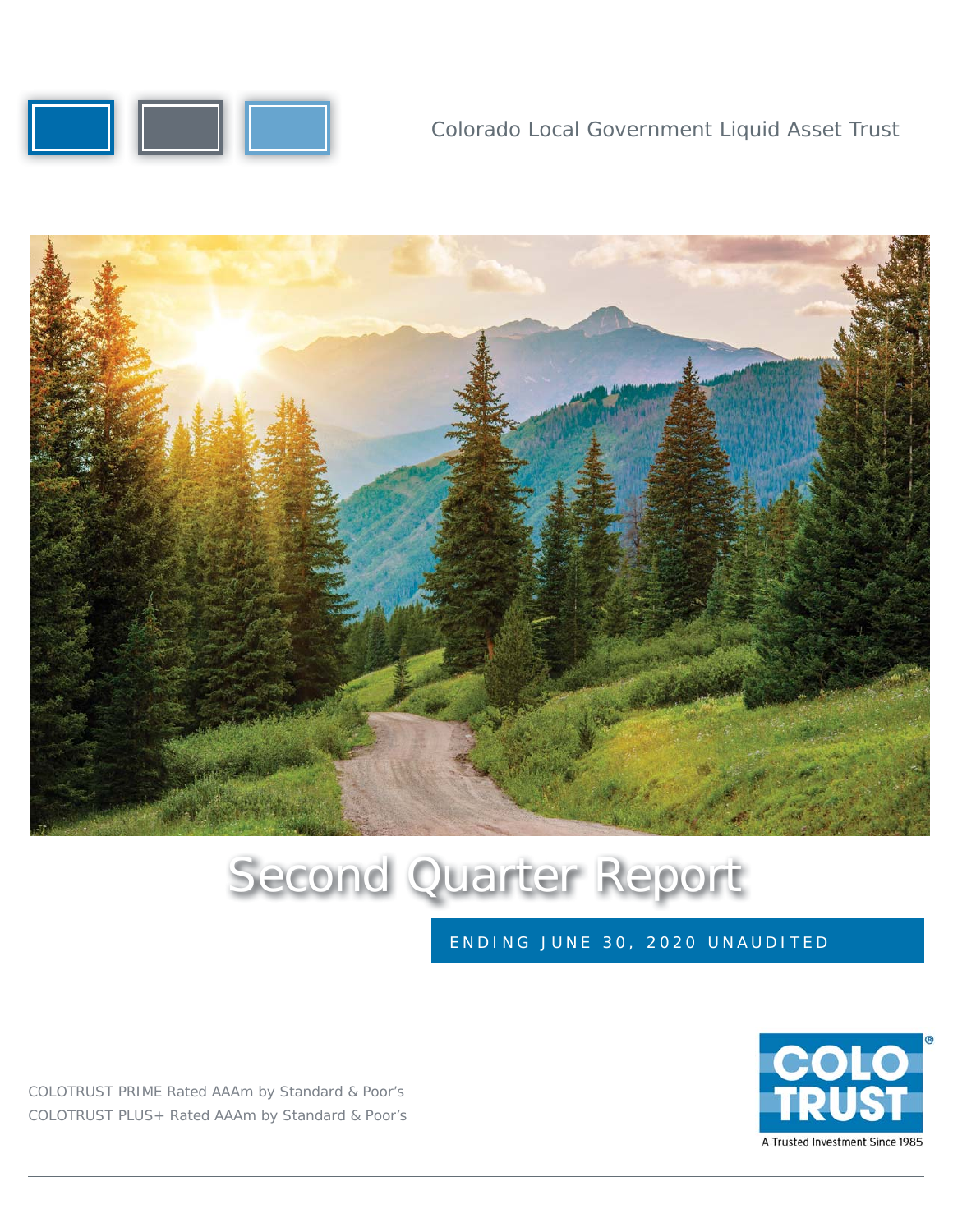

#### PARTICIPANT BREAKDOWN BY BALANCE



#### PARTICIPANT ACCOUNTS BY ENTITY TYPE



#### GENERAL POOL INFORMATION

|                                               | <b>PRIME</b> | PLUS+    |  |  |
|-----------------------------------------------|--------------|----------|--|--|
| Net Asset Value per Share                     | \$1.00       | \$1.00   |  |  |
| Total Net Assets (Millions)                   | \$950        | \$10,253 |  |  |
| Average Daily Yield for Month                 | 0.23%        | 0.50%    |  |  |
| Average Annualized Yield                      | 0.79%        | 1.23%    |  |  |
| <b>Expense Ratio</b>                          | 0.12%        | 0.12%    |  |  |
| Fund Inception Date                           | 1985         | 1994     |  |  |
| Investment Manager: Public Trust Advisors LLC |              |          |  |  |

#### RATING

|     | PRIME | <b>PLUS+</b> |
|-----|-------|--------------|
| S&P | AAAm  | AAAm         |

#### MONTHLY WEIGHTED AVERAGE MATURITY (WAM)



The Portfolio's weighted average maturity is kept under 60 days, which further helps to enhance liquidity and limits market price exposure.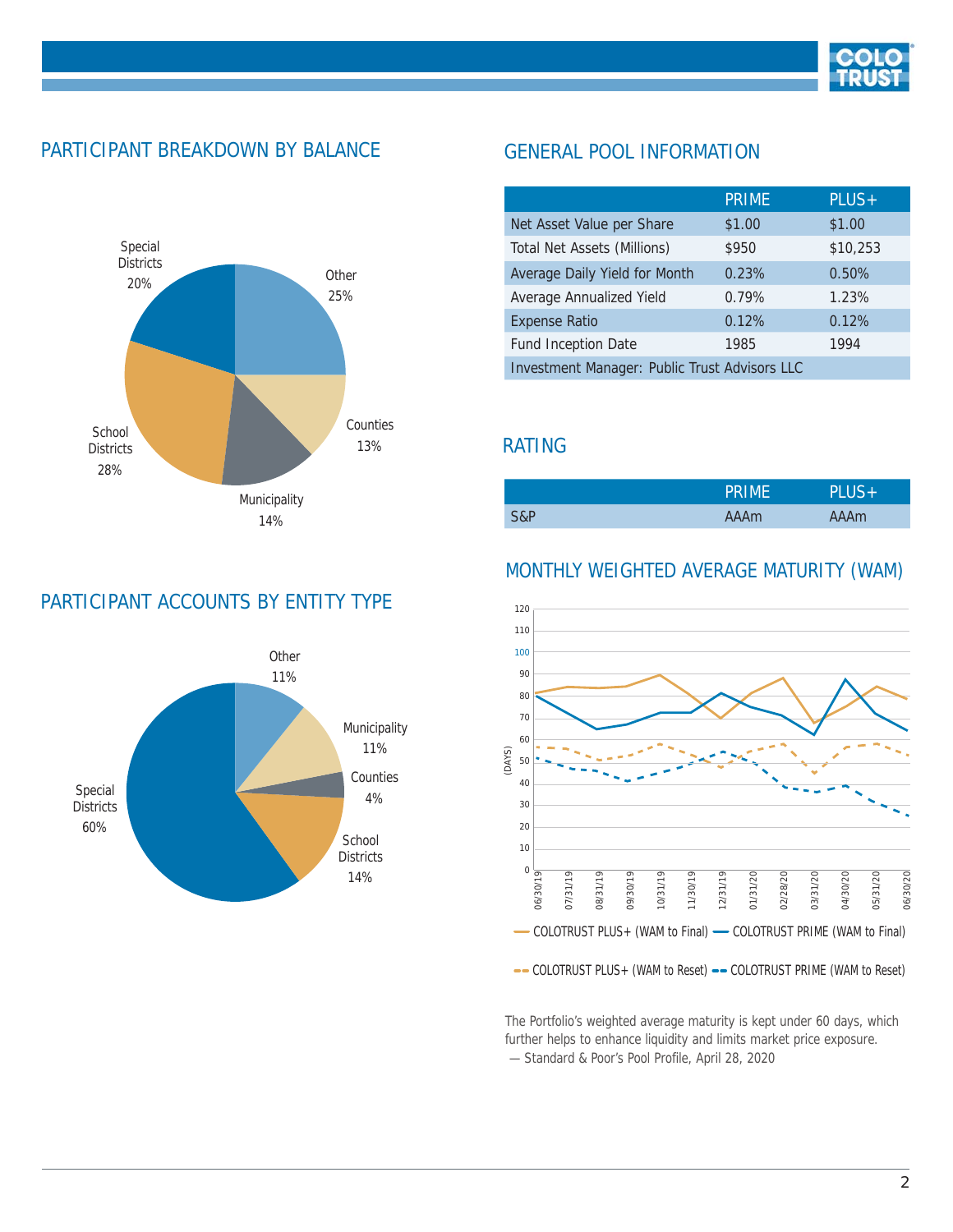

INVESTMENTS, AT FAIR VALUE

|                                                                                                                                                                                                                                                                                                                                                                          | Principal<br>Amount                                                                                                         | Coupon<br>Rate                                                                                                                                      | Maturity                                                                                          | Effective<br>Yield                                                   | Fair<br>Value                                                                                                               | % of<br>Holdings*                                                    |
|--------------------------------------------------------------------------------------------------------------------------------------------------------------------------------------------------------------------------------------------------------------------------------------------------------------------------------------------------------------------------|-----------------------------------------------------------------------------------------------------------------------------|-----------------------------------------------------------------------------------------------------------------------------------------------------|---------------------------------------------------------------------------------------------------|----------------------------------------------------------------------|-----------------------------------------------------------------------------------------------------------------------------|----------------------------------------------------------------------|
| Overnight Repurchase Agreements<br>Bank of America/Merrill Lynch Tri-Party<br>(Collateralized by U.S. Government Agency Securities<br>with coupon rates between 3.00% and 5.00% and<br>maturing between 01/20/2050 and 06/20/2050.)                                                                                                                                      | \$50,049,000                                                                                                                | 0.09%                                                                                                                                               | 7/1/20                                                                                            | 0.09%                                                                | \$50,049,000                                                                                                                | 0.49                                                                 |
| Market value plus accrued interest: \$51,049,980<br>JP Morgan Tri-Party<br>(Collateralized by U.S. Government Treasury Securities<br>with coupon rates between 0.00% and 2.50 and<br>maturing between 07/30/2020 and 05/15/2049.)<br>Market value plus accrued interest: \$102,000,001                                                                                   | 100,000,000                                                                                                                 | 0.08                                                                                                                                                | 7/6/20                                                                                            | 0.08                                                                 | 100,000,000                                                                                                                 | 0.97                                                                 |
| Cost of (\$150,049,000)                                                                                                                                                                                                                                                                                                                                                  |                                                                                                                             |                                                                                                                                                     |                                                                                                   |                                                                      | 150,049,000                                                                                                                 | 1.46                                                                 |
| U.S. Government Treasury Securities<br>Treasury Note/Bond                                                                                                                                                                                                                                                                                                                | 50,000,000                                                                                                                  | $0.27 - Var.$                                                                                                                                       | 1/31/21                                                                                           | 0.26                                                                 | 50,026,790                                                                                                                  | 0.49                                                                 |
| <b>Treasury Bill</b><br><b>Treasury Bill</b><br><b>Treasury Bill</b><br><b>Treasury Bill</b>                                                                                                                                                                                                                                                                             | 50,000,000<br>75,000,000<br>75,000,000<br>50,000,000                                                                        | $Disc**$<br>$Disc**$<br>$Disc**$<br>$Disc**$                                                                                                        | 7/2/20<br>10/20/20<br>11/3/20<br>12/10/20                                                         | 1.56<br>0.16<br>0.18<br>0.18                                         | 49,999,695<br>74,965,935<br>74,961,675<br>49,965,365                                                                        | 0.49<br>0.73<br>0.73<br>0.49                                         |
| Cost of (\$299,879,321)                                                                                                                                                                                                                                                                                                                                                  |                                                                                                                             |                                                                                                                                                     |                                                                                                   |                                                                      | 299,919,460                                                                                                                 | 2.93                                                                 |
| Money Market Funds<br>Federated Government Obligations Fund (AAAm)<br><b>Fidelity Investments Money Market</b>                                                                                                                                                                                                                                                           | 364, 191, 328                                                                                                               |                                                                                                                                                     |                                                                                                   | 0.11                                                                 | 364, 191, 328                                                                                                               | 3.55                                                                 |
| Government Portfolio (AAAm)<br>State Street US Government<br>Money Market Fund (AAAm)<br>Wells Fargo Government Money Market Fund (AAAm)<br>Wells Fargo Treasury Plus Money Market Fund (AAAm)<br>Cost of (\$1,738,231,105)                                                                                                                                              | 265, 116, 369<br>721,888,155<br>336,075,585<br>50,959,668                                                                   |                                                                                                                                                     |                                                                                                   | 0.09<br>0.12<br>0.11<br>0.05                                         | 265,116,369<br>721,888,155<br>336,075,585<br>50,959,668<br>1,738,231,105                                                    | 2.58<br>7.00<br>3.28<br>0.50<br>16.91                                |
| <b>Certificates of Deposit</b>                                                                                                                                                                                                                                                                                                                                           |                                                                                                                             |                                                                                                                                                     |                                                                                                   |                                                                      |                                                                                                                             |                                                                      |
| Toronto Dominion Bank New York<br>Canadian Imperial Bank of Commerce New York<br>Sumitomo Mitsui Bank New York<br>Toronto Dominion Bank New York<br>Canadian Imperial Bank of Commerce New York<br>Oversea-Chinese Banking Co. Ltd. New York<br>Oversea-Chinese Banking Co. Ltd. New York<br>Oversea-Chinese Banking Co. Ltd. New York<br>Svenska Handelsbanken New York | 50,000,000<br>40,000,000<br>75,000,000<br>40,000,000<br>100,000,000<br>75,000,000<br>75,000,000<br>75,000,000<br>50,000,000 | $0.43 - Var.$<br>$0.44 - Var.$<br>$0.33 - Var.$<br>$0.45 - Var.$<br>$0.30 - Var.$<br>$0.30 - Var.$<br>$0.28 - Var.$<br>$0.27 - Var.$<br>0.32 - Var. | 8/3/20<br>9/1/20<br>9/14/20<br>9/14/20<br>11/13/20<br>11/16/20<br>11/18/20<br>11/30/20<br>3/23/21 | 0.43<br>0.44<br>0.33<br>0.45<br>0.30<br>0.30<br>0.28<br>0.27<br>0.32 | 50,004,000<br>40,000,800<br>75,000,000<br>40,019,200<br>100,000,000<br>75,000,000<br>75,000,000<br>75,000,000<br>50,000,000 | 0.49<br>0.39<br>0.73<br>0.39<br>0.97<br>0.73<br>0.73<br>0.73<br>0.49 |
| Cost of (\$580,019,246)                                                                                                                                                                                                                                                                                                                                                  |                                                                                                                             |                                                                                                                                                     |                                                                                                   |                                                                      | 580,024,000                                                                                                                 | 5.65                                                                 |
| <b>Commercial Paper</b><br>Anglesea Funding LLC, A-1, P-1<br>BPCE SA, A-1, P-1<br>BPCE SA, A-1, P-1<br>Alpine Securitization, A-1, P-1<br>Collateralized Commercial Paper Co., A-1, P-1<br>MUFG Bank Ltd., A-1, P-1<br>* Departes perceptage of market value ** Departes securities purchased at a discount from part                                                    | 75,000,000<br>75,000,000<br>50,000,000<br>50,000,000<br>50,000,000<br>100,000,000                                           | $0.44 - Var.$<br>$Disc**$<br>$Disc**$<br>$Disc**$<br>$0.38 - Var.$<br>$Disc**$                                                                      | 7/1/20<br>7/1/20<br>7/2/20<br>7/6/20<br>7/6/20<br>7/6/20                                          | 0.44<br>0.52<br>1.93<br>1.94<br>0.38<br>1.89                         | 74,992,500<br>74,999,835<br>49,999,750<br>49,999,085<br>49,995,000<br>99,998,170                                            | 0.73<br>0.73<br>0.49<br>0.49<br>0.49<br>0.97                         |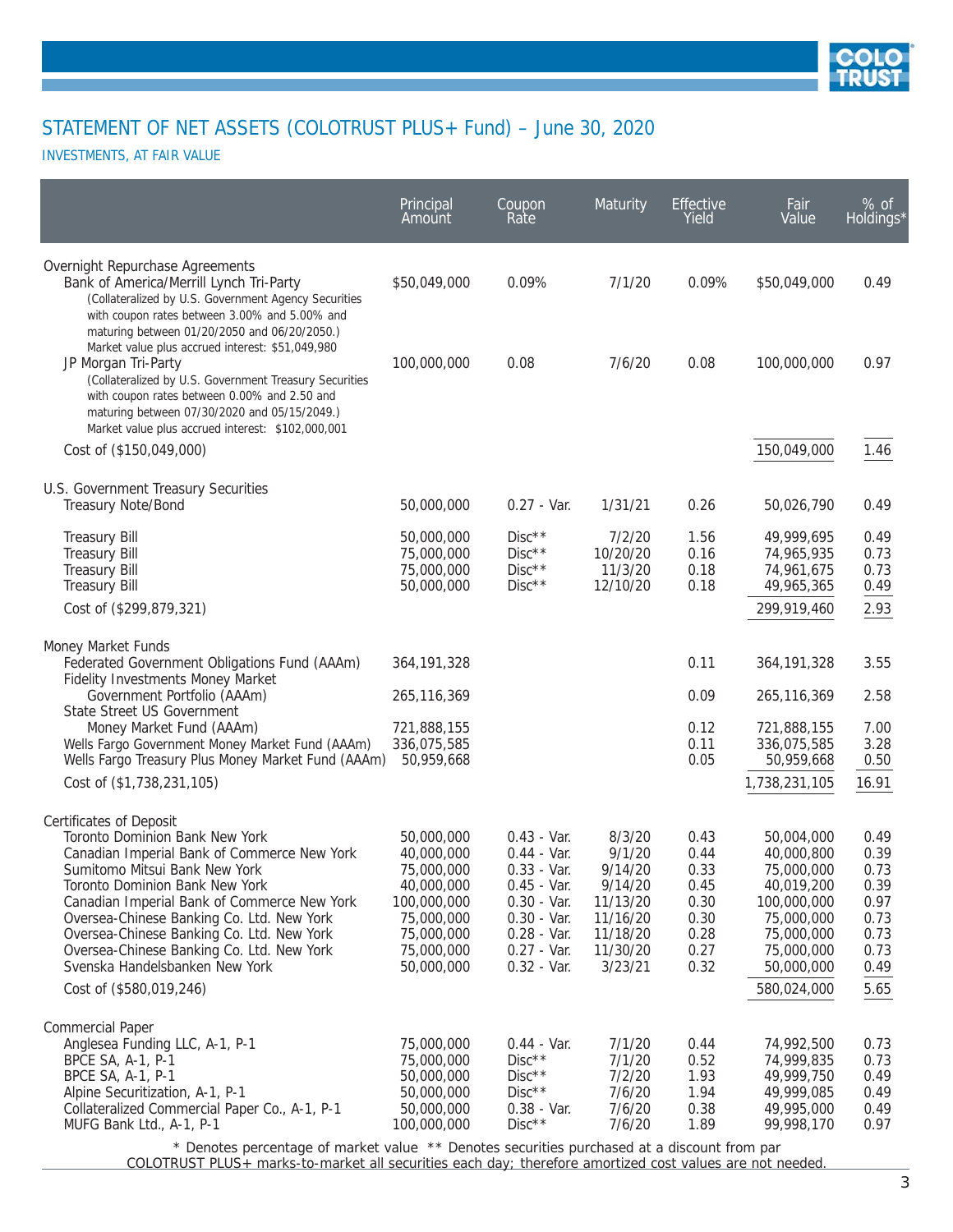

INVESTMENTS, AT FAIR VALUE

|                                                                        | Principal<br>Amount      | Coupon<br>Rate                 | Maturity           | Effective<br>Yield | Fair<br>Value            | % of<br>Holdings* |
|------------------------------------------------------------------------|--------------------------|--------------------------------|--------------------|--------------------|--------------------------|-------------------|
| Anglesea Funding LLC, A-1, P-1                                         | \$50,000,000             | $0.43% - Var.$                 | 7/8/20             | 0.43%              | \$49,995,000             | 0.49              |
| Collateralized Commercial Paper Co., A-1, P-1                          | 25,000,000               | $Disc**$                       | 7/8/20             | 1.85               | 24,999,390               | 0.24              |
| Nordea Bank AB, A-1+, P-1                                              | 50,000,000               | $Disc**$                       | 7/8/20             | 1.78               | 49,998,555               | 0.49              |
| Bedford Row Funding Corp., A-1+, P-1                                   | 30,000,000               | $Disc**$                       | 7/9/20             | 1.86               | 29,999,025               | 0.29              |
| Commonwealth Bank of Australia, A-1+, P-1                              | 50,000,000               | 1.33 - Var.                    | 7/10/20            | 1.33               | 49,995,000               | 0.49              |
| Nordea Bank AB, A-1+, P-1                                              | 25,000,000               | $Disc**$                       | 7/10/20            | 1.77               | 24,999,098               | 0.24              |
| United Overseas Bank Ltd. Singapore, A-1+, P-1                         | 50,000,000               | $Disc**$                       | 7/10/20            | 1.31               | 49,998,195               | 0.49              |
| Commonwealth Bank of Australia, A-1+, P-1                              | 50,000,000               | $0.34 - Var.$                  | 7/13/20            | 0.34               | 50,000,000               | 0.49              |
| Ciesco LLC, A-1, P-1                                                   | 50,000,000               | $Disc**$                       | 7/14/20            | 1.85               | 49,997,665               | 0.49              |
| Crown Point Capital Co., A-1, P-1                                      | 50,000,000               | $0.36 - Var.$                  | 7/14/20            | 0.36               | 49,995,000               | 0.49              |
| United Overseas Bank Ltd. Singapore, A-1+, P-1                         | 50,000,000               | $Disc**$                       | 7/14/20            | 1.11               | 49,997,665               | 0.49              |
| Crown Point Capital Co., A-1, P-1                                      | 50,000,000               | $0.38 - Var.$                  | 7/16/20            | 0.38               | 50,000,000               | 0.49              |
| Fairway Finance Corp., A-1, P-1                                        | 25,000,000               | $0.33 - Var.$                  | 7/17/20            | 0.33               | 25,000,000               | 0.24              |
| Svenska Handelsbanken AB, A-1+, P-1                                    | 50,000,000               | $Disc**$                       | 7/17/20            | 1.75               | 49,997,640               | 0.49              |
| DZ Bank AG New York, A-1+, P-1                                         | 50,000,000               | $Disc**$                       | 7/20/20            | 0.71               | 49,997,780               | 0.49              |
| Bedford Row Funding Corp., A-1+, P-1                                   | 25,000,000               | $0.33 - Var.$                  | 7/21/20            | 0.33               | 24,997,500               | 0.24              |
| DZ Bank AG New York, A-1+, P-1                                         | 50,000,000               | $Disc**$                       | 7/23/20            | 0.71               | 49,997,765               | 0.49              |
| Kells Funding LLC, A-1+, P-1                                           | 50,000,000               | $Disc**$                       | 7/27/20            | 0.38               | 49,941,125               | 0.49              |
| Svenska Handelsbanken AB, A-1+, P-1                                    | 75,000,000               | $Disc**$                       | 7/28/20            | 1.69               | 74,995,335               | 0.73              |
| Kells Funding LLC, A-1+, P-1                                           | 75,000,000               | $Disc**$                       | 7/29/20            | 0.37               | 74,984,895               | 0.73              |
| BNG Bank NV, A-1+, P-1                                                 | 25,000,000               | $Disc**$                       | 7/31/20            | 1.58               | 24,966,418               | 0.24              |
| $KfW, A-1+, P-1$                                                       | 50,000,000               | $Disc**$                       | 8/3/20             | 1.71               | 49,996,220               | 0.49              |
| Erste Abwicklungsanstalt, A-1+, P-1                                    | 50,000,000               | $Disc**$                       | 8/4/20             | 1.22               | 49,996,110               | 0.49              |
| $KfW, A-1+, P-1$                                                       | 25,000,000               | $Disc**$                       | 8/4/20             | 1.71               | 24,998,055               | 0.24              |
| Matchpoint Finance PLC, A-1, P-1                                       | 50,000,000               | $Disc**$                       | 8/4/20             | 1.71               | 49,992,220               | 0.49              |
| Sumitomo Mitsui Banking, A-1, P-1                                      | 75,000,000               | $Disc**$                       | 8/4/20             | 0.27               | 74,988,330               | 0.73              |
| Crown Point Capital Co., A-1, P-1                                      | 50,000,000               | $0.32 - Var.$                  | 8/7/20             | 0.32               | 49,995,000               | 0.49              |
| Erste Abwicklungsanstalt, A-1+, P-1                                    | 50,000,000               | $Disc**$                       | 8/7/20             | 0.38               | 49,995,780               | 0.49              |
| LMA Americas LLC, A-1, P-1                                             | 25,000,000               | $Disc**$                       | 8/10/20            | 1.50               | 24,957,860               | 0.24              |
| Pfizer Inc. Pharmaceuticals, A-1+, P-1                                 | 75,000,000               | $Disc**$                       | 8/11/20            | 0.79               | 74,931,750               | 0.73              |
| Ridgefield Funding Co. LLC, A-1, P-1                                   | 50,000,000               | $0.27 - Var.$                  | 8/11/20            | 0.27               | 50,000,850               | 0.49              |
| Ontario Teachers' Finance Trust, A-1+, P-1                             | 75,000,000               | $Disc**$                       | 8/12/20            | 1.72               | 74,991,938               | 0.73              |
| $KfW, A-1+, P-1$                                                       | 49,750,000               | $Disc**$                       | 8/13/20            | 1.64               | 49,744,528               | 0.48              |
| Old Line Funding LLC, A-1+, P-1                                        | 25,000,000               | $0.25 - Var.$                  | 8/13/20            | 0.25               | 25,000,000               | 0.24              |
| Ridgefield Funding Co. LLC, A-1, P-1                                   | 50,000,000               | $0.26 - Var.$                  | 8/14/20            | 0.26               | 49,995,000               | 0.49              |
| $KfW, A-1+, P-1$                                                       | 40,000,000               | $Disc**$                       | 8/18/20            | 1.65               | 39,911,800               | 0.39              |
| Pfizer Inc. Pharmaceuticals, A-1+, P-1                                 | 54,095,000               | $Disc**$                       | 8/18/20            | 0.90               | 54,088,373               | 0.53              |
| Banque et Caisse Epargne, A-1+, P-1                                    | 50,000,000               | $Disc**$                       | 8/20/20            | 1.65               | 49,993,625               | 0.49              |
| Mitsubishi UFJ Trust & Banking                                         |                          |                                |                    |                    |                          |                   |
| Corp. Singapore, A-1, P-1                                              | 50,000,000               | $Disc**$                       | 8/20/20            | 0.28               | 49,987,960               | 0.49              |
| BNG Bank NV, A-1+, P-1                                                 | 25,000,000               | $Disc**$                       | 8/21/20            | 1.75               | 24,996,750               | 0.24              |
| Dexia Credit Local SA New York, A-1+, P-1                              | 50,000,000               | $Disc**$                       | 8/24/20            | 0.67               | 49,992,360               | 0.49              |
| Mitsubishi UFJ Trust & Banking                                         |                          |                                |                    |                    |                          |                   |
| Corp. Singapore, A-1, P-1                                              | 75,000,000               | $Disc**$                       | 8/24/20            | 0.30               | 74,979,375               | 0.73              |
| Collateralized Commercial Paper Co., A-1, P-1                          | 30,000,000               | $0.24 - Var.$                  | 8/25/20            | 0.24               | 29,997,000               | 0.29              |
| Bedford Row Funding Corp., A-1+, P-1                                   | 20,000,000               | $0.29 - Var.$                  | 8/26/20            | 0.29               | 19,998,000               | 0.19              |
| Dexia Credit Local SA New York, A-1+, P-1                              | 75,000,000               | $Disc**$                       | 8/26/20            | 0.66               | 74,988,128               | 0.73              |
| Bedford Row Funding Corp., A-1+, P-1                                   | 50,000,000               | $0.30 - Var.$                  | 8/27/20            | 0.30               | 49,995,000               | 0.49              |
| Nederlandse Waterschaps, A-1+, P-1                                     | 75,000,000               | $Disc**$                       | 8/27/20            | 0.32               | 74,961,330               | 0.73              |
| Old Line Funding LLC, A-1+, P-1                                        | 25,000,000               | $0.30 - Var.$                  | 8/27/20            | 0.30               | 24,997,500               | 0.24              |
| Australia & New Zealand Banking                                        |                          |                                |                    |                    |                          |                   |
| Group Ltd., A-1+, P-1<br>Collateralized Commercial Paper Co., A-1, P-1 | 35,000,000<br>37,000,000 | $0.23 - Var.$<br>$0.30 - Var.$ | 8/28/20<br>8/28/20 | 0.23<br>0.30       | 34,996,500<br>36,996,300 | 0.34<br>0.36      |
| Caisse des Depot et Consignations, A-1+, P-1                           | 75,000,000               | $Disc**$                       | 8/31/20            | 0.37               | 74,987,085               | 0.73              |
|                                                                        |                          |                                |                    |                    |                          |                   |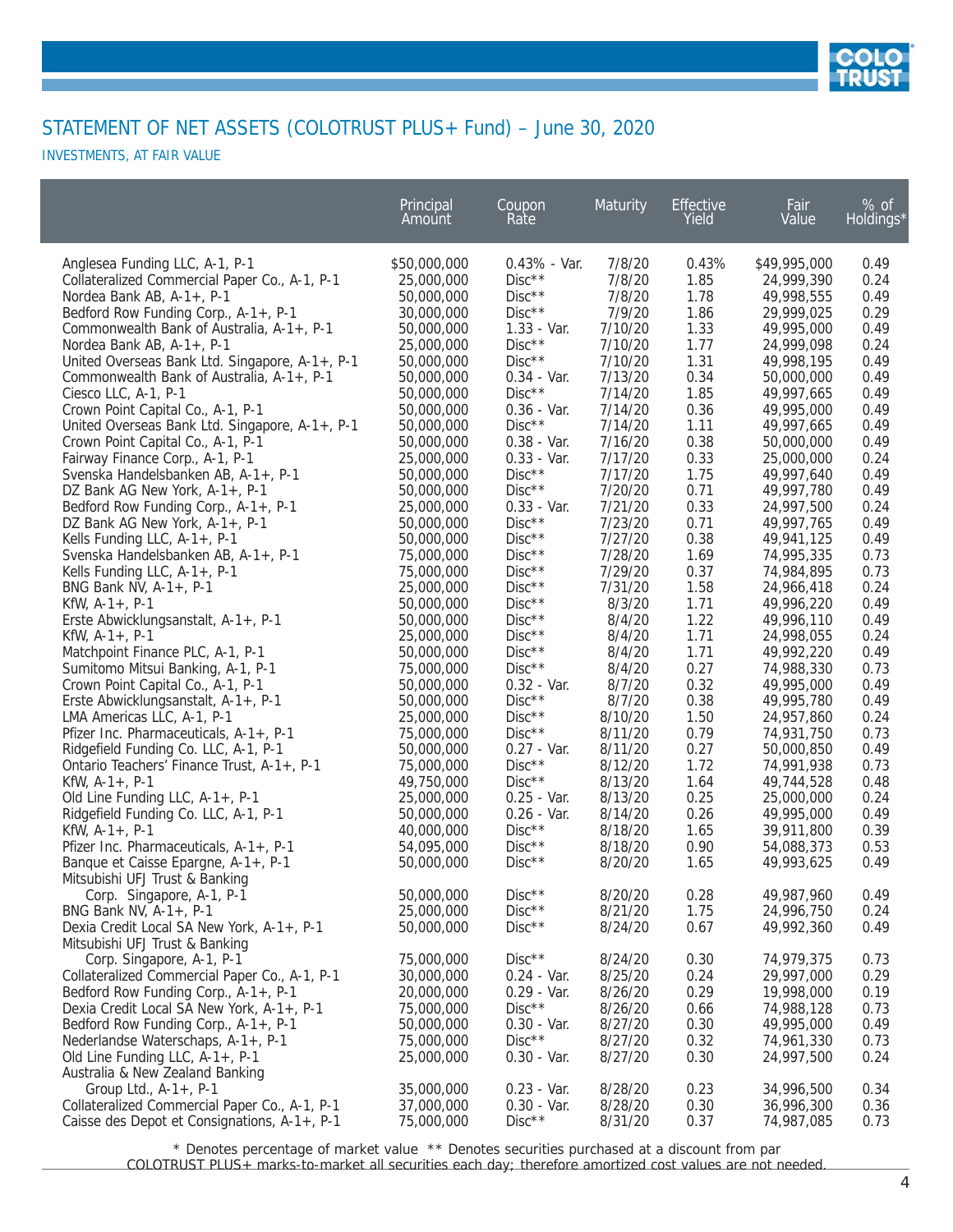

INVESTMENTS, AT FAIR VALUE

| Mitsubishi UFJ Trust & Banking<br>$Disc**$<br>Corp. New York, A-1, P-1<br>\$75,000,000<br>8/31/20<br>0.26%<br>\$74,976,750<br>0.73<br>$Disc**$<br>20,000,000<br>9/1/20<br>1.07<br>19,996,500<br>0.19<br>Banque et Caisse Epargne, A-1+, P-1<br>$0.23 - Var.$<br>0.23<br>75,000,000<br>9/1/20<br>75,000,000<br>0.73<br>Old Line Funding LLC, A-1+, P-1<br>$Disc**$<br>9/4/20<br>0.95<br>39,931,800<br>0.39<br>ASB Finance Ltd. London, A-1+, P-1<br>40,000,000<br>0.99<br>0.39<br>40,000,000<br>$Disc**$<br>9/4/20<br>39,992,668<br>PSP Capital Inc., A-1+, P-1<br>Mitsubishi UFJ Trust & Banking<br>50,000,000<br>$Disc**$<br>9/8/20<br>0.28<br>49,982,500<br>0.49<br>Corp. Singapore, A-1, P-1<br>$Disc**$<br>75,000,000<br>9/8/20<br>1.17<br>74,983,958<br>0.73<br>NRW. Bank, A-1+, P-1<br>$Disc**$<br>9/9/20<br>1.17<br>50,000,000<br>49,982,250<br>0.49<br>National Australia Bank Ltd., A-1+, P-1<br>9/14/20<br>0.24<br>$0.24 - Var.$<br>74,995,628<br>0.73<br>Atlantic Asset Securitization LLC, A-1, P-1<br>75,000,000<br>$Disc**$<br>1.06<br>9/18/20<br>49,986,665<br>0.49<br>Toronto Dominion Bank, A-1+, P-1<br>50,000,000<br>$Disc**$<br>0.62<br>74,979,248<br>0.73<br>75,000,000<br>9/21/20<br>DNB Bank ASA, A-1+, P-1<br>$Disc**$<br>9/22/20<br>0.28<br>Sumitomo Mitsui Banking, A-1, P-1<br>75,000,000<br>74,951,003<br>0.73<br>9/25/20<br>0.31<br>Collateralized Commercial Paper Co., A-1, P-1<br>45,000,000<br>$0.31 - Var.$<br>44,995,500<br>0.44<br>$0.28 - Var.$<br>9/28/20<br>0.28<br>74,992,500<br>0.73<br>JP Morgan Securities, A-1, P-1<br>75,000,000<br>$Disc**$<br>9/29/20<br>1.17<br>50,000,000<br>49,973,460<br>0.49<br>National Australia Bank Ltd., A-1+, P-1<br>$Disc**$<br>75,000,000<br>9/30/20<br>1.26<br>74,975,085<br>0.73<br>Toronto Dominion Bank, A-1+, P-1<br>$0.39 - Var.$<br>0.39<br>10/1/20<br>50,000,000<br>0.49<br>BNP Paribas, A-1, P-1<br>50,000,000<br>$Disc**$<br>0.32<br>Caisse des Depot et Consignations, A-1+, P-1<br>10/1/20<br>79,973,136<br>0.78<br>80,000,000<br>$Disc**$<br>10/2/20<br>1.62<br>Oversea-Chinese Banking Co. Ltd., A-1+, P-1<br>49,983,030<br>0.49<br>50,000,000<br>$Disc**$<br>10/6/20<br>1.12<br>49,970,055<br>0.49<br>National Australia Bank Ltd., A-1+, P-1<br>50,000,000<br>$Disc**$<br>1.20<br>10/7/20<br>49,980,750<br>0.49<br>Svenska Handelsbanken AB, A-1+, P-1<br>50,000,000<br>$Disc**$<br>1.21<br>10/8/20<br>49,980,555<br>0.49<br>Svenska Handelsbanken AB, A-1+, P-1<br>50,000,000<br>$Disc**$<br>10/9/20<br>1.81<br>50,000,000<br>49,971,945<br>0.49<br>Citigroup Global Markets, A-1, P-1<br>$Disc**$<br>0.27<br>10/13/20<br>49,979,585<br>0.49<br>DBS Bank Ltd., A-1+, P-1<br>50,000,000<br>$Disc**$<br>0.26<br>10/13/20<br>49,963,540<br>0.49<br>Kells Funding LLC, A-1+, P-1<br>50,000,000<br>$Disc**$<br>0.27<br>0.97<br>100,000,000<br>10/14/20<br>99,920,500<br>Kells Funding LLC, A-1+, P-1<br>$Disc**$<br>1.07<br>National Australia Bank Ltd., A-1+, P-1<br>50,000,000<br>10/14/20<br>49,966,140<br>0.49<br>1.00<br>Commonwealth Bank of Australia, A-1+, P-1<br>$Disc**$<br>10/15/20<br>49,977,710<br>0.49<br>50,000,000<br>$Disc**$<br>10/16/20<br>0.30<br>74,966,250<br>0.73<br>Caisse des Depot et Consignations, A-1+, P-1<br>75,000,000<br>$Disc**$<br>0.27<br>10/16/20<br>49,962,500<br>0.49<br>Kells Funding LLC, A-1+, P-1<br>50,000,000<br>$Disc**$<br>75,000,000<br>10/19/20<br>0.64<br>74,965,313<br>0.73<br>DNB Bank $ASA$ , $A-1+$ , $P-1$<br>$Disc**$<br>0.27<br>0.73<br>75,000,000<br>10/19/20<br>74,965,313<br>Toronto Dominion Bank, A-1+, P-1<br>$Disc**$<br>10/20/20<br>0.95<br>74,964,998<br>0.73<br>Svenska Handelsbanken AB, A-1+, P-1<br>75,000,000<br>$Disc**$<br>0.27<br>0.97<br>100,000,000<br>10/21/20<br>99,952,920<br>Caisse des Depot et Consignations, A-1+, P-1<br>$Disc**$<br>10/21/20<br>0.71<br>0.73<br>Nordea Bank AB, A-1+, P-1<br>75,000,000<br>74,964,690<br>$Disc**$<br>1.69<br>Citigroup Global Markets, A-1, P-1<br>70,000,000<br>10/22/20<br>69,951,231<br>0.68<br>Collateralized Commercial Paper Co., A-1, P-1<br>50,000,000<br>10/23/20<br>0.34<br>49,995,000<br>0.49<br>$0.34 - Var.$<br>DNB Bank ASA, A-1+, P-1<br>75,000,000<br>$Disc**$<br>10/27/20<br>74,960,333<br>0.73<br>0.49<br>10/30/20<br>DNB Bank $ASA$ , $A-1+$ , $P-1$<br>50,000,000<br>$0.38 - Var.$<br>0.38<br>49,995,000<br>0.49<br>$Disc**$<br>11/3/20<br>1.12<br>Erste Abwicklungsanstalt, A-1+, P-1<br>50,000,000<br>49,972,000<br>0.49<br>Glencove Funding LLC, A-1, P-1<br>50,000,000<br>0.72 - Var.<br>11/3/20<br>0.72<br>49,995,000<br>0.49<br>$Disc**$<br>Citigroup Global Markets, A-1, P-1<br>50,000,000<br>11/6/20<br>1.68<br>49,957,000<br>0.49<br>BNP Paribas, A-1, P-1<br>$0.33 - Var.$<br>11/9/20<br>0.33<br>75,000,000<br>75,000,000<br>0.73<br>$0.28 - Var.$<br>11/9/20<br>0.28<br>Erste Abwicklungsanstalt, A-1+, P-1<br>40,000,000<br>40,000,000<br>0.39<br>$Disc**$<br>Dexia Credit Local SA New York, A-1+, P-1<br>75,000,000<br>11/13/20<br>0.37<br>74,951,835<br>0.73<br>75,000,000<br>$Disc**$<br>0.44<br>0.73<br>Dexia Credit Local SA New York, A-1+, P-1<br>11/16/20<br>74,947,875<br>Mizuho Bank Ltd./New York, A-1, P-1<br>75,000,000<br>$Disc**$<br>11/18/20<br>0.37<br>74,926,560<br>0.73<br>National Australia Bank Ltd., A-1+, P-1<br>50,000,000<br>$0.28 - Var.$<br>11/19/20<br>0.28<br>49,995,000<br>0.49<br>11/19/20<br>0.29<br>99,990,000<br>Toyota Motor Credit Corp., A-1+, P-1<br>100,000,000<br>$0.29 - Var.$<br>0.97<br>$Disc**$<br>BPCE SA, A-1, P-1<br>75,000,000<br>11/20/20<br>0.36<br>74,925,518<br>0.73<br>$Disc**$<br>MUFG Bank Ltd., A-1, P-1<br>11/20/20<br>1.59<br>49,950,345<br>50,000,000<br>0.49 | Principal<br>Amount | Coupon<br>Rate | Maturity | <b>Effective</b><br>Yield | Fair<br>Value | % of<br>Holdings* |
|----------------------------------------------------------------------------------------------------------------------------------------------------------------------------------------------------------------------------------------------------------------------------------------------------------------------------------------------------------------------------------------------------------------------------------------------------------------------------------------------------------------------------------------------------------------------------------------------------------------------------------------------------------------------------------------------------------------------------------------------------------------------------------------------------------------------------------------------------------------------------------------------------------------------------------------------------------------------------------------------------------------------------------------------------------------------------------------------------------------------------------------------------------------------------------------------------------------------------------------------------------------------------------------------------------------------------------------------------------------------------------------------------------------------------------------------------------------------------------------------------------------------------------------------------------------------------------------------------------------------------------------------------------------------------------------------------------------------------------------------------------------------------------------------------------------------------------------------------------------------------------------------------------------------------------------------------------------------------------------------------------------------------------------------------------------------------------------------------------------------------------------------------------------------------------------------------------------------------------------------------------------------------------------------------------------------------------------------------------------------------------------------------------------------------------------------------------------------------------------------------------------------------------------------------------------------------------------------------------------------------------------------------------------------------------------------------------------------------------------------------------------------------------------------------------------------------------------------------------------------------------------------------------------------------------------------------------------------------------------------------------------------------------------------------------------------------------------------------------------------------------------------------------------------------------------------------------------------------------------------------------------------------------------------------------------------------------------------------------------------------------------------------------------------------------------------------------------------------------------------------------------------------------------------------------------------------------------------------------------------------------------------------------------------------------------------------------------------------------------------------------------------------------------------------------------------------------------------------------------------------------------------------------------------------------------------------------------------------------------------------------------------------------------------------------------------------------------------------------------------------------------------------------------------------------------------------------------------------------------------------------------------------------------------------------------------------------------------------------------------------------------------------------------------------------------------------------------------------------------------------------------------------------------------------------------------------------------------------------------------------------------------------------------------------------------------------------------------------------------------------------------------------------------------------------------------------------------------------------------------------------------------------------------------------------------------------------------------------------------------------------------------------------------------------------------------------------------------------------------------------------------------------------------------------------------------------------------------------------------------------------------------------------------------------------------------------------------------------------------------------------------------------------------------------------------------------------------------------------------------------------------------------------------------------------------------------------------------------------------------------------------------------------------------------|---------------------|----------------|----------|---------------------------|---------------|-------------------|
|                                                                                                                                                                                                                                                                                                                                                                                                                                                                                                                                                                                                                                                                                                                                                                                                                                                                                                                                                                                                                                                                                                                                                                                                                                                                                                                                                                                                                                                                                                                                                                                                                                                                                                                                                                                                                                                                                                                                                                                                                                                                                                                                                                                                                                                                                                                                                                                                                                                                                                                                                                                                                                                                                                                                                                                                                                                                                                                                                                                                                                                                                                                                                                                                                                                                                                                                                                                                                                                                                                                                                                                                                                                                                                                                                                                                                                                                                                                                                                                                                                                                                                                                                                                                                                                                                                                                                                                                                                                                                                                                                                                                                                                                                                                                                                                                                                                                                                                                                                                                                                                                                                                                                                                                                                                                                                                                                                                                                                                                                                                                                                                                                                                                            |                     |                |          |                           |               |                   |
|                                                                                                                                                                                                                                                                                                                                                                                                                                                                                                                                                                                                                                                                                                                                                                                                                                                                                                                                                                                                                                                                                                                                                                                                                                                                                                                                                                                                                                                                                                                                                                                                                                                                                                                                                                                                                                                                                                                                                                                                                                                                                                                                                                                                                                                                                                                                                                                                                                                                                                                                                                                                                                                                                                                                                                                                                                                                                                                                                                                                                                                                                                                                                                                                                                                                                                                                                                                                                                                                                                                                                                                                                                                                                                                                                                                                                                                                                                                                                                                                                                                                                                                                                                                                                                                                                                                                                                                                                                                                                                                                                                                                                                                                                                                                                                                                                                                                                                                                                                                                                                                                                                                                                                                                                                                                                                                                                                                                                                                                                                                                                                                                                                                                            |                     |                |          |                           |               |                   |
|                                                                                                                                                                                                                                                                                                                                                                                                                                                                                                                                                                                                                                                                                                                                                                                                                                                                                                                                                                                                                                                                                                                                                                                                                                                                                                                                                                                                                                                                                                                                                                                                                                                                                                                                                                                                                                                                                                                                                                                                                                                                                                                                                                                                                                                                                                                                                                                                                                                                                                                                                                                                                                                                                                                                                                                                                                                                                                                                                                                                                                                                                                                                                                                                                                                                                                                                                                                                                                                                                                                                                                                                                                                                                                                                                                                                                                                                                                                                                                                                                                                                                                                                                                                                                                                                                                                                                                                                                                                                                                                                                                                                                                                                                                                                                                                                                                                                                                                                                                                                                                                                                                                                                                                                                                                                                                                                                                                                                                                                                                                                                                                                                                                                            |                     |                |          |                           |               |                   |
|                                                                                                                                                                                                                                                                                                                                                                                                                                                                                                                                                                                                                                                                                                                                                                                                                                                                                                                                                                                                                                                                                                                                                                                                                                                                                                                                                                                                                                                                                                                                                                                                                                                                                                                                                                                                                                                                                                                                                                                                                                                                                                                                                                                                                                                                                                                                                                                                                                                                                                                                                                                                                                                                                                                                                                                                                                                                                                                                                                                                                                                                                                                                                                                                                                                                                                                                                                                                                                                                                                                                                                                                                                                                                                                                                                                                                                                                                                                                                                                                                                                                                                                                                                                                                                                                                                                                                                                                                                                                                                                                                                                                                                                                                                                                                                                                                                                                                                                                                                                                                                                                                                                                                                                                                                                                                                                                                                                                                                                                                                                                                                                                                                                                            |                     |                |          |                           |               |                   |
|                                                                                                                                                                                                                                                                                                                                                                                                                                                                                                                                                                                                                                                                                                                                                                                                                                                                                                                                                                                                                                                                                                                                                                                                                                                                                                                                                                                                                                                                                                                                                                                                                                                                                                                                                                                                                                                                                                                                                                                                                                                                                                                                                                                                                                                                                                                                                                                                                                                                                                                                                                                                                                                                                                                                                                                                                                                                                                                                                                                                                                                                                                                                                                                                                                                                                                                                                                                                                                                                                                                                                                                                                                                                                                                                                                                                                                                                                                                                                                                                                                                                                                                                                                                                                                                                                                                                                                                                                                                                                                                                                                                                                                                                                                                                                                                                                                                                                                                                                                                                                                                                                                                                                                                                                                                                                                                                                                                                                                                                                                                                                                                                                                                                            |                     |                |          |                           |               |                   |
|                                                                                                                                                                                                                                                                                                                                                                                                                                                                                                                                                                                                                                                                                                                                                                                                                                                                                                                                                                                                                                                                                                                                                                                                                                                                                                                                                                                                                                                                                                                                                                                                                                                                                                                                                                                                                                                                                                                                                                                                                                                                                                                                                                                                                                                                                                                                                                                                                                                                                                                                                                                                                                                                                                                                                                                                                                                                                                                                                                                                                                                                                                                                                                                                                                                                                                                                                                                                                                                                                                                                                                                                                                                                                                                                                                                                                                                                                                                                                                                                                                                                                                                                                                                                                                                                                                                                                                                                                                                                                                                                                                                                                                                                                                                                                                                                                                                                                                                                                                                                                                                                                                                                                                                                                                                                                                                                                                                                                                                                                                                                                                                                                                                                            |                     |                |          |                           |               |                   |
|                                                                                                                                                                                                                                                                                                                                                                                                                                                                                                                                                                                                                                                                                                                                                                                                                                                                                                                                                                                                                                                                                                                                                                                                                                                                                                                                                                                                                                                                                                                                                                                                                                                                                                                                                                                                                                                                                                                                                                                                                                                                                                                                                                                                                                                                                                                                                                                                                                                                                                                                                                                                                                                                                                                                                                                                                                                                                                                                                                                                                                                                                                                                                                                                                                                                                                                                                                                                                                                                                                                                                                                                                                                                                                                                                                                                                                                                                                                                                                                                                                                                                                                                                                                                                                                                                                                                                                                                                                                                                                                                                                                                                                                                                                                                                                                                                                                                                                                                                                                                                                                                                                                                                                                                                                                                                                                                                                                                                                                                                                                                                                                                                                                                            |                     |                |          |                           |               |                   |
|                                                                                                                                                                                                                                                                                                                                                                                                                                                                                                                                                                                                                                                                                                                                                                                                                                                                                                                                                                                                                                                                                                                                                                                                                                                                                                                                                                                                                                                                                                                                                                                                                                                                                                                                                                                                                                                                                                                                                                                                                                                                                                                                                                                                                                                                                                                                                                                                                                                                                                                                                                                                                                                                                                                                                                                                                                                                                                                                                                                                                                                                                                                                                                                                                                                                                                                                                                                                                                                                                                                                                                                                                                                                                                                                                                                                                                                                                                                                                                                                                                                                                                                                                                                                                                                                                                                                                                                                                                                                                                                                                                                                                                                                                                                                                                                                                                                                                                                                                                                                                                                                                                                                                                                                                                                                                                                                                                                                                                                                                                                                                                                                                                                                            |                     |                |          |                           |               |                   |
|                                                                                                                                                                                                                                                                                                                                                                                                                                                                                                                                                                                                                                                                                                                                                                                                                                                                                                                                                                                                                                                                                                                                                                                                                                                                                                                                                                                                                                                                                                                                                                                                                                                                                                                                                                                                                                                                                                                                                                                                                                                                                                                                                                                                                                                                                                                                                                                                                                                                                                                                                                                                                                                                                                                                                                                                                                                                                                                                                                                                                                                                                                                                                                                                                                                                                                                                                                                                                                                                                                                                                                                                                                                                                                                                                                                                                                                                                                                                                                                                                                                                                                                                                                                                                                                                                                                                                                                                                                                                                                                                                                                                                                                                                                                                                                                                                                                                                                                                                                                                                                                                                                                                                                                                                                                                                                                                                                                                                                                                                                                                                                                                                                                                            |                     |                |          |                           |               |                   |
|                                                                                                                                                                                                                                                                                                                                                                                                                                                                                                                                                                                                                                                                                                                                                                                                                                                                                                                                                                                                                                                                                                                                                                                                                                                                                                                                                                                                                                                                                                                                                                                                                                                                                                                                                                                                                                                                                                                                                                                                                                                                                                                                                                                                                                                                                                                                                                                                                                                                                                                                                                                                                                                                                                                                                                                                                                                                                                                                                                                                                                                                                                                                                                                                                                                                                                                                                                                                                                                                                                                                                                                                                                                                                                                                                                                                                                                                                                                                                                                                                                                                                                                                                                                                                                                                                                                                                                                                                                                                                                                                                                                                                                                                                                                                                                                                                                                                                                                                                                                                                                                                                                                                                                                                                                                                                                                                                                                                                                                                                                                                                                                                                                                                            |                     |                |          |                           |               |                   |
|                                                                                                                                                                                                                                                                                                                                                                                                                                                                                                                                                                                                                                                                                                                                                                                                                                                                                                                                                                                                                                                                                                                                                                                                                                                                                                                                                                                                                                                                                                                                                                                                                                                                                                                                                                                                                                                                                                                                                                                                                                                                                                                                                                                                                                                                                                                                                                                                                                                                                                                                                                                                                                                                                                                                                                                                                                                                                                                                                                                                                                                                                                                                                                                                                                                                                                                                                                                                                                                                                                                                                                                                                                                                                                                                                                                                                                                                                                                                                                                                                                                                                                                                                                                                                                                                                                                                                                                                                                                                                                                                                                                                                                                                                                                                                                                                                                                                                                                                                                                                                                                                                                                                                                                                                                                                                                                                                                                                                                                                                                                                                                                                                                                                            |                     |                |          |                           |               |                   |
|                                                                                                                                                                                                                                                                                                                                                                                                                                                                                                                                                                                                                                                                                                                                                                                                                                                                                                                                                                                                                                                                                                                                                                                                                                                                                                                                                                                                                                                                                                                                                                                                                                                                                                                                                                                                                                                                                                                                                                                                                                                                                                                                                                                                                                                                                                                                                                                                                                                                                                                                                                                                                                                                                                                                                                                                                                                                                                                                                                                                                                                                                                                                                                                                                                                                                                                                                                                                                                                                                                                                                                                                                                                                                                                                                                                                                                                                                                                                                                                                                                                                                                                                                                                                                                                                                                                                                                                                                                                                                                                                                                                                                                                                                                                                                                                                                                                                                                                                                                                                                                                                                                                                                                                                                                                                                                                                                                                                                                                                                                                                                                                                                                                                            |                     |                |          |                           |               |                   |
|                                                                                                                                                                                                                                                                                                                                                                                                                                                                                                                                                                                                                                                                                                                                                                                                                                                                                                                                                                                                                                                                                                                                                                                                                                                                                                                                                                                                                                                                                                                                                                                                                                                                                                                                                                                                                                                                                                                                                                                                                                                                                                                                                                                                                                                                                                                                                                                                                                                                                                                                                                                                                                                                                                                                                                                                                                                                                                                                                                                                                                                                                                                                                                                                                                                                                                                                                                                                                                                                                                                                                                                                                                                                                                                                                                                                                                                                                                                                                                                                                                                                                                                                                                                                                                                                                                                                                                                                                                                                                                                                                                                                                                                                                                                                                                                                                                                                                                                                                                                                                                                                                                                                                                                                                                                                                                                                                                                                                                                                                                                                                                                                                                                                            |                     |                |          |                           |               |                   |
|                                                                                                                                                                                                                                                                                                                                                                                                                                                                                                                                                                                                                                                                                                                                                                                                                                                                                                                                                                                                                                                                                                                                                                                                                                                                                                                                                                                                                                                                                                                                                                                                                                                                                                                                                                                                                                                                                                                                                                                                                                                                                                                                                                                                                                                                                                                                                                                                                                                                                                                                                                                                                                                                                                                                                                                                                                                                                                                                                                                                                                                                                                                                                                                                                                                                                                                                                                                                                                                                                                                                                                                                                                                                                                                                                                                                                                                                                                                                                                                                                                                                                                                                                                                                                                                                                                                                                                                                                                                                                                                                                                                                                                                                                                                                                                                                                                                                                                                                                                                                                                                                                                                                                                                                                                                                                                                                                                                                                                                                                                                                                                                                                                                                            |                     |                |          |                           |               |                   |
|                                                                                                                                                                                                                                                                                                                                                                                                                                                                                                                                                                                                                                                                                                                                                                                                                                                                                                                                                                                                                                                                                                                                                                                                                                                                                                                                                                                                                                                                                                                                                                                                                                                                                                                                                                                                                                                                                                                                                                                                                                                                                                                                                                                                                                                                                                                                                                                                                                                                                                                                                                                                                                                                                                                                                                                                                                                                                                                                                                                                                                                                                                                                                                                                                                                                                                                                                                                                                                                                                                                                                                                                                                                                                                                                                                                                                                                                                                                                                                                                                                                                                                                                                                                                                                                                                                                                                                                                                                                                                                                                                                                                                                                                                                                                                                                                                                                                                                                                                                                                                                                                                                                                                                                                                                                                                                                                                                                                                                                                                                                                                                                                                                                                            |                     |                |          |                           |               |                   |
|                                                                                                                                                                                                                                                                                                                                                                                                                                                                                                                                                                                                                                                                                                                                                                                                                                                                                                                                                                                                                                                                                                                                                                                                                                                                                                                                                                                                                                                                                                                                                                                                                                                                                                                                                                                                                                                                                                                                                                                                                                                                                                                                                                                                                                                                                                                                                                                                                                                                                                                                                                                                                                                                                                                                                                                                                                                                                                                                                                                                                                                                                                                                                                                                                                                                                                                                                                                                                                                                                                                                                                                                                                                                                                                                                                                                                                                                                                                                                                                                                                                                                                                                                                                                                                                                                                                                                                                                                                                                                                                                                                                                                                                                                                                                                                                                                                                                                                                                                                                                                                                                                                                                                                                                                                                                                                                                                                                                                                                                                                                                                                                                                                                                            |                     |                |          |                           |               |                   |
|                                                                                                                                                                                                                                                                                                                                                                                                                                                                                                                                                                                                                                                                                                                                                                                                                                                                                                                                                                                                                                                                                                                                                                                                                                                                                                                                                                                                                                                                                                                                                                                                                                                                                                                                                                                                                                                                                                                                                                                                                                                                                                                                                                                                                                                                                                                                                                                                                                                                                                                                                                                                                                                                                                                                                                                                                                                                                                                                                                                                                                                                                                                                                                                                                                                                                                                                                                                                                                                                                                                                                                                                                                                                                                                                                                                                                                                                                                                                                                                                                                                                                                                                                                                                                                                                                                                                                                                                                                                                                                                                                                                                                                                                                                                                                                                                                                                                                                                                                                                                                                                                                                                                                                                                                                                                                                                                                                                                                                                                                                                                                                                                                                                                            |                     |                |          |                           |               |                   |
|                                                                                                                                                                                                                                                                                                                                                                                                                                                                                                                                                                                                                                                                                                                                                                                                                                                                                                                                                                                                                                                                                                                                                                                                                                                                                                                                                                                                                                                                                                                                                                                                                                                                                                                                                                                                                                                                                                                                                                                                                                                                                                                                                                                                                                                                                                                                                                                                                                                                                                                                                                                                                                                                                                                                                                                                                                                                                                                                                                                                                                                                                                                                                                                                                                                                                                                                                                                                                                                                                                                                                                                                                                                                                                                                                                                                                                                                                                                                                                                                                                                                                                                                                                                                                                                                                                                                                                                                                                                                                                                                                                                                                                                                                                                                                                                                                                                                                                                                                                                                                                                                                                                                                                                                                                                                                                                                                                                                                                                                                                                                                                                                                                                                            |                     |                |          |                           |               |                   |
|                                                                                                                                                                                                                                                                                                                                                                                                                                                                                                                                                                                                                                                                                                                                                                                                                                                                                                                                                                                                                                                                                                                                                                                                                                                                                                                                                                                                                                                                                                                                                                                                                                                                                                                                                                                                                                                                                                                                                                                                                                                                                                                                                                                                                                                                                                                                                                                                                                                                                                                                                                                                                                                                                                                                                                                                                                                                                                                                                                                                                                                                                                                                                                                                                                                                                                                                                                                                                                                                                                                                                                                                                                                                                                                                                                                                                                                                                                                                                                                                                                                                                                                                                                                                                                                                                                                                                                                                                                                                                                                                                                                                                                                                                                                                                                                                                                                                                                                                                                                                                                                                                                                                                                                                                                                                                                                                                                                                                                                                                                                                                                                                                                                                            |                     |                |          |                           |               |                   |
|                                                                                                                                                                                                                                                                                                                                                                                                                                                                                                                                                                                                                                                                                                                                                                                                                                                                                                                                                                                                                                                                                                                                                                                                                                                                                                                                                                                                                                                                                                                                                                                                                                                                                                                                                                                                                                                                                                                                                                                                                                                                                                                                                                                                                                                                                                                                                                                                                                                                                                                                                                                                                                                                                                                                                                                                                                                                                                                                                                                                                                                                                                                                                                                                                                                                                                                                                                                                                                                                                                                                                                                                                                                                                                                                                                                                                                                                                                                                                                                                                                                                                                                                                                                                                                                                                                                                                                                                                                                                                                                                                                                                                                                                                                                                                                                                                                                                                                                                                                                                                                                                                                                                                                                                                                                                                                                                                                                                                                                                                                                                                                                                                                                                            |                     |                |          |                           |               |                   |
|                                                                                                                                                                                                                                                                                                                                                                                                                                                                                                                                                                                                                                                                                                                                                                                                                                                                                                                                                                                                                                                                                                                                                                                                                                                                                                                                                                                                                                                                                                                                                                                                                                                                                                                                                                                                                                                                                                                                                                                                                                                                                                                                                                                                                                                                                                                                                                                                                                                                                                                                                                                                                                                                                                                                                                                                                                                                                                                                                                                                                                                                                                                                                                                                                                                                                                                                                                                                                                                                                                                                                                                                                                                                                                                                                                                                                                                                                                                                                                                                                                                                                                                                                                                                                                                                                                                                                                                                                                                                                                                                                                                                                                                                                                                                                                                                                                                                                                                                                                                                                                                                                                                                                                                                                                                                                                                                                                                                                                                                                                                                                                                                                                                                            |                     |                |          |                           |               |                   |
|                                                                                                                                                                                                                                                                                                                                                                                                                                                                                                                                                                                                                                                                                                                                                                                                                                                                                                                                                                                                                                                                                                                                                                                                                                                                                                                                                                                                                                                                                                                                                                                                                                                                                                                                                                                                                                                                                                                                                                                                                                                                                                                                                                                                                                                                                                                                                                                                                                                                                                                                                                                                                                                                                                                                                                                                                                                                                                                                                                                                                                                                                                                                                                                                                                                                                                                                                                                                                                                                                                                                                                                                                                                                                                                                                                                                                                                                                                                                                                                                                                                                                                                                                                                                                                                                                                                                                                                                                                                                                                                                                                                                                                                                                                                                                                                                                                                                                                                                                                                                                                                                                                                                                                                                                                                                                                                                                                                                                                                                                                                                                                                                                                                                            |                     |                |          |                           |               |                   |
|                                                                                                                                                                                                                                                                                                                                                                                                                                                                                                                                                                                                                                                                                                                                                                                                                                                                                                                                                                                                                                                                                                                                                                                                                                                                                                                                                                                                                                                                                                                                                                                                                                                                                                                                                                                                                                                                                                                                                                                                                                                                                                                                                                                                                                                                                                                                                                                                                                                                                                                                                                                                                                                                                                                                                                                                                                                                                                                                                                                                                                                                                                                                                                                                                                                                                                                                                                                                                                                                                                                                                                                                                                                                                                                                                                                                                                                                                                                                                                                                                                                                                                                                                                                                                                                                                                                                                                                                                                                                                                                                                                                                                                                                                                                                                                                                                                                                                                                                                                                                                                                                                                                                                                                                                                                                                                                                                                                                                                                                                                                                                                                                                                                                            |                     |                |          |                           |               |                   |
|                                                                                                                                                                                                                                                                                                                                                                                                                                                                                                                                                                                                                                                                                                                                                                                                                                                                                                                                                                                                                                                                                                                                                                                                                                                                                                                                                                                                                                                                                                                                                                                                                                                                                                                                                                                                                                                                                                                                                                                                                                                                                                                                                                                                                                                                                                                                                                                                                                                                                                                                                                                                                                                                                                                                                                                                                                                                                                                                                                                                                                                                                                                                                                                                                                                                                                                                                                                                                                                                                                                                                                                                                                                                                                                                                                                                                                                                                                                                                                                                                                                                                                                                                                                                                                                                                                                                                                                                                                                                                                                                                                                                                                                                                                                                                                                                                                                                                                                                                                                                                                                                                                                                                                                                                                                                                                                                                                                                                                                                                                                                                                                                                                                                            |                     |                |          |                           |               |                   |
|                                                                                                                                                                                                                                                                                                                                                                                                                                                                                                                                                                                                                                                                                                                                                                                                                                                                                                                                                                                                                                                                                                                                                                                                                                                                                                                                                                                                                                                                                                                                                                                                                                                                                                                                                                                                                                                                                                                                                                                                                                                                                                                                                                                                                                                                                                                                                                                                                                                                                                                                                                                                                                                                                                                                                                                                                                                                                                                                                                                                                                                                                                                                                                                                                                                                                                                                                                                                                                                                                                                                                                                                                                                                                                                                                                                                                                                                                                                                                                                                                                                                                                                                                                                                                                                                                                                                                                                                                                                                                                                                                                                                                                                                                                                                                                                                                                                                                                                                                                                                                                                                                                                                                                                                                                                                                                                                                                                                                                                                                                                                                                                                                                                                            |                     |                |          |                           |               |                   |
|                                                                                                                                                                                                                                                                                                                                                                                                                                                                                                                                                                                                                                                                                                                                                                                                                                                                                                                                                                                                                                                                                                                                                                                                                                                                                                                                                                                                                                                                                                                                                                                                                                                                                                                                                                                                                                                                                                                                                                                                                                                                                                                                                                                                                                                                                                                                                                                                                                                                                                                                                                                                                                                                                                                                                                                                                                                                                                                                                                                                                                                                                                                                                                                                                                                                                                                                                                                                                                                                                                                                                                                                                                                                                                                                                                                                                                                                                                                                                                                                                                                                                                                                                                                                                                                                                                                                                                                                                                                                                                                                                                                                                                                                                                                                                                                                                                                                                                                                                                                                                                                                                                                                                                                                                                                                                                                                                                                                                                                                                                                                                                                                                                                                            |                     |                |          |                           |               |                   |
|                                                                                                                                                                                                                                                                                                                                                                                                                                                                                                                                                                                                                                                                                                                                                                                                                                                                                                                                                                                                                                                                                                                                                                                                                                                                                                                                                                                                                                                                                                                                                                                                                                                                                                                                                                                                                                                                                                                                                                                                                                                                                                                                                                                                                                                                                                                                                                                                                                                                                                                                                                                                                                                                                                                                                                                                                                                                                                                                                                                                                                                                                                                                                                                                                                                                                                                                                                                                                                                                                                                                                                                                                                                                                                                                                                                                                                                                                                                                                                                                                                                                                                                                                                                                                                                                                                                                                                                                                                                                                                                                                                                                                                                                                                                                                                                                                                                                                                                                                                                                                                                                                                                                                                                                                                                                                                                                                                                                                                                                                                                                                                                                                                                                            |                     |                |          |                           |               |                   |
|                                                                                                                                                                                                                                                                                                                                                                                                                                                                                                                                                                                                                                                                                                                                                                                                                                                                                                                                                                                                                                                                                                                                                                                                                                                                                                                                                                                                                                                                                                                                                                                                                                                                                                                                                                                                                                                                                                                                                                                                                                                                                                                                                                                                                                                                                                                                                                                                                                                                                                                                                                                                                                                                                                                                                                                                                                                                                                                                                                                                                                                                                                                                                                                                                                                                                                                                                                                                                                                                                                                                                                                                                                                                                                                                                                                                                                                                                                                                                                                                                                                                                                                                                                                                                                                                                                                                                                                                                                                                                                                                                                                                                                                                                                                                                                                                                                                                                                                                                                                                                                                                                                                                                                                                                                                                                                                                                                                                                                                                                                                                                                                                                                                                            |                     |                |          |                           |               |                   |
|                                                                                                                                                                                                                                                                                                                                                                                                                                                                                                                                                                                                                                                                                                                                                                                                                                                                                                                                                                                                                                                                                                                                                                                                                                                                                                                                                                                                                                                                                                                                                                                                                                                                                                                                                                                                                                                                                                                                                                                                                                                                                                                                                                                                                                                                                                                                                                                                                                                                                                                                                                                                                                                                                                                                                                                                                                                                                                                                                                                                                                                                                                                                                                                                                                                                                                                                                                                                                                                                                                                                                                                                                                                                                                                                                                                                                                                                                                                                                                                                                                                                                                                                                                                                                                                                                                                                                                                                                                                                                                                                                                                                                                                                                                                                                                                                                                                                                                                                                                                                                                                                                                                                                                                                                                                                                                                                                                                                                                                                                                                                                                                                                                                                            |                     |                |          |                           |               |                   |
|                                                                                                                                                                                                                                                                                                                                                                                                                                                                                                                                                                                                                                                                                                                                                                                                                                                                                                                                                                                                                                                                                                                                                                                                                                                                                                                                                                                                                                                                                                                                                                                                                                                                                                                                                                                                                                                                                                                                                                                                                                                                                                                                                                                                                                                                                                                                                                                                                                                                                                                                                                                                                                                                                                                                                                                                                                                                                                                                                                                                                                                                                                                                                                                                                                                                                                                                                                                                                                                                                                                                                                                                                                                                                                                                                                                                                                                                                                                                                                                                                                                                                                                                                                                                                                                                                                                                                                                                                                                                                                                                                                                                                                                                                                                                                                                                                                                                                                                                                                                                                                                                                                                                                                                                                                                                                                                                                                                                                                                                                                                                                                                                                                                                            |                     |                |          |                           |               |                   |
|                                                                                                                                                                                                                                                                                                                                                                                                                                                                                                                                                                                                                                                                                                                                                                                                                                                                                                                                                                                                                                                                                                                                                                                                                                                                                                                                                                                                                                                                                                                                                                                                                                                                                                                                                                                                                                                                                                                                                                                                                                                                                                                                                                                                                                                                                                                                                                                                                                                                                                                                                                                                                                                                                                                                                                                                                                                                                                                                                                                                                                                                                                                                                                                                                                                                                                                                                                                                                                                                                                                                                                                                                                                                                                                                                                                                                                                                                                                                                                                                                                                                                                                                                                                                                                                                                                                                                                                                                                                                                                                                                                                                                                                                                                                                                                                                                                                                                                                                                                                                                                                                                                                                                                                                                                                                                                                                                                                                                                                                                                                                                                                                                                                                            |                     |                |          |                           |               |                   |
|                                                                                                                                                                                                                                                                                                                                                                                                                                                                                                                                                                                                                                                                                                                                                                                                                                                                                                                                                                                                                                                                                                                                                                                                                                                                                                                                                                                                                                                                                                                                                                                                                                                                                                                                                                                                                                                                                                                                                                                                                                                                                                                                                                                                                                                                                                                                                                                                                                                                                                                                                                                                                                                                                                                                                                                                                                                                                                                                                                                                                                                                                                                                                                                                                                                                                                                                                                                                                                                                                                                                                                                                                                                                                                                                                                                                                                                                                                                                                                                                                                                                                                                                                                                                                                                                                                                                                                                                                                                                                                                                                                                                                                                                                                                                                                                                                                                                                                                                                                                                                                                                                                                                                                                                                                                                                                                                                                                                                                                                                                                                                                                                                                                                            |                     |                |          |                           |               |                   |
|                                                                                                                                                                                                                                                                                                                                                                                                                                                                                                                                                                                                                                                                                                                                                                                                                                                                                                                                                                                                                                                                                                                                                                                                                                                                                                                                                                                                                                                                                                                                                                                                                                                                                                                                                                                                                                                                                                                                                                                                                                                                                                                                                                                                                                                                                                                                                                                                                                                                                                                                                                                                                                                                                                                                                                                                                                                                                                                                                                                                                                                                                                                                                                                                                                                                                                                                                                                                                                                                                                                                                                                                                                                                                                                                                                                                                                                                                                                                                                                                                                                                                                                                                                                                                                                                                                                                                                                                                                                                                                                                                                                                                                                                                                                                                                                                                                                                                                                                                                                                                                                                                                                                                                                                                                                                                                                                                                                                                                                                                                                                                                                                                                                                            |                     |                |          |                           |               |                   |
|                                                                                                                                                                                                                                                                                                                                                                                                                                                                                                                                                                                                                                                                                                                                                                                                                                                                                                                                                                                                                                                                                                                                                                                                                                                                                                                                                                                                                                                                                                                                                                                                                                                                                                                                                                                                                                                                                                                                                                                                                                                                                                                                                                                                                                                                                                                                                                                                                                                                                                                                                                                                                                                                                                                                                                                                                                                                                                                                                                                                                                                                                                                                                                                                                                                                                                                                                                                                                                                                                                                                                                                                                                                                                                                                                                                                                                                                                                                                                                                                                                                                                                                                                                                                                                                                                                                                                                                                                                                                                                                                                                                                                                                                                                                                                                                                                                                                                                                                                                                                                                                                                                                                                                                                                                                                                                                                                                                                                                                                                                                                                                                                                                                                            |                     |                |          |                           |               |                   |
|                                                                                                                                                                                                                                                                                                                                                                                                                                                                                                                                                                                                                                                                                                                                                                                                                                                                                                                                                                                                                                                                                                                                                                                                                                                                                                                                                                                                                                                                                                                                                                                                                                                                                                                                                                                                                                                                                                                                                                                                                                                                                                                                                                                                                                                                                                                                                                                                                                                                                                                                                                                                                                                                                                                                                                                                                                                                                                                                                                                                                                                                                                                                                                                                                                                                                                                                                                                                                                                                                                                                                                                                                                                                                                                                                                                                                                                                                                                                                                                                                                                                                                                                                                                                                                                                                                                                                                                                                                                                                                                                                                                                                                                                                                                                                                                                                                                                                                                                                                                                                                                                                                                                                                                                                                                                                                                                                                                                                                                                                                                                                                                                                                                                            |                     |                |          |                           |               |                   |
|                                                                                                                                                                                                                                                                                                                                                                                                                                                                                                                                                                                                                                                                                                                                                                                                                                                                                                                                                                                                                                                                                                                                                                                                                                                                                                                                                                                                                                                                                                                                                                                                                                                                                                                                                                                                                                                                                                                                                                                                                                                                                                                                                                                                                                                                                                                                                                                                                                                                                                                                                                                                                                                                                                                                                                                                                                                                                                                                                                                                                                                                                                                                                                                                                                                                                                                                                                                                                                                                                                                                                                                                                                                                                                                                                                                                                                                                                                                                                                                                                                                                                                                                                                                                                                                                                                                                                                                                                                                                                                                                                                                                                                                                                                                                                                                                                                                                                                                                                                                                                                                                                                                                                                                                                                                                                                                                                                                                                                                                                                                                                                                                                                                                            |                     |                |          |                           |               |                   |
|                                                                                                                                                                                                                                                                                                                                                                                                                                                                                                                                                                                                                                                                                                                                                                                                                                                                                                                                                                                                                                                                                                                                                                                                                                                                                                                                                                                                                                                                                                                                                                                                                                                                                                                                                                                                                                                                                                                                                                                                                                                                                                                                                                                                                                                                                                                                                                                                                                                                                                                                                                                                                                                                                                                                                                                                                                                                                                                                                                                                                                                                                                                                                                                                                                                                                                                                                                                                                                                                                                                                                                                                                                                                                                                                                                                                                                                                                                                                                                                                                                                                                                                                                                                                                                                                                                                                                                                                                                                                                                                                                                                                                                                                                                                                                                                                                                                                                                                                                                                                                                                                                                                                                                                                                                                                                                                                                                                                                                                                                                                                                                                                                                                                            |                     |                |          |                           |               |                   |
|                                                                                                                                                                                                                                                                                                                                                                                                                                                                                                                                                                                                                                                                                                                                                                                                                                                                                                                                                                                                                                                                                                                                                                                                                                                                                                                                                                                                                                                                                                                                                                                                                                                                                                                                                                                                                                                                                                                                                                                                                                                                                                                                                                                                                                                                                                                                                                                                                                                                                                                                                                                                                                                                                                                                                                                                                                                                                                                                                                                                                                                                                                                                                                                                                                                                                                                                                                                                                                                                                                                                                                                                                                                                                                                                                                                                                                                                                                                                                                                                                                                                                                                                                                                                                                                                                                                                                                                                                                                                                                                                                                                                                                                                                                                                                                                                                                                                                                                                                                                                                                                                                                                                                                                                                                                                                                                                                                                                                                                                                                                                                                                                                                                                            |                     |                |          |                           |               |                   |
|                                                                                                                                                                                                                                                                                                                                                                                                                                                                                                                                                                                                                                                                                                                                                                                                                                                                                                                                                                                                                                                                                                                                                                                                                                                                                                                                                                                                                                                                                                                                                                                                                                                                                                                                                                                                                                                                                                                                                                                                                                                                                                                                                                                                                                                                                                                                                                                                                                                                                                                                                                                                                                                                                                                                                                                                                                                                                                                                                                                                                                                                                                                                                                                                                                                                                                                                                                                                                                                                                                                                                                                                                                                                                                                                                                                                                                                                                                                                                                                                                                                                                                                                                                                                                                                                                                                                                                                                                                                                                                                                                                                                                                                                                                                                                                                                                                                                                                                                                                                                                                                                                                                                                                                                                                                                                                                                                                                                                                                                                                                                                                                                                                                                            |                     |                |          |                           |               |                   |
|                                                                                                                                                                                                                                                                                                                                                                                                                                                                                                                                                                                                                                                                                                                                                                                                                                                                                                                                                                                                                                                                                                                                                                                                                                                                                                                                                                                                                                                                                                                                                                                                                                                                                                                                                                                                                                                                                                                                                                                                                                                                                                                                                                                                                                                                                                                                                                                                                                                                                                                                                                                                                                                                                                                                                                                                                                                                                                                                                                                                                                                                                                                                                                                                                                                                                                                                                                                                                                                                                                                                                                                                                                                                                                                                                                                                                                                                                                                                                                                                                                                                                                                                                                                                                                                                                                                                                                                                                                                                                                                                                                                                                                                                                                                                                                                                                                                                                                                                                                                                                                                                                                                                                                                                                                                                                                                                                                                                                                                                                                                                                                                                                                                                            |                     |                |          |                           |               |                   |
|                                                                                                                                                                                                                                                                                                                                                                                                                                                                                                                                                                                                                                                                                                                                                                                                                                                                                                                                                                                                                                                                                                                                                                                                                                                                                                                                                                                                                                                                                                                                                                                                                                                                                                                                                                                                                                                                                                                                                                                                                                                                                                                                                                                                                                                                                                                                                                                                                                                                                                                                                                                                                                                                                                                                                                                                                                                                                                                                                                                                                                                                                                                                                                                                                                                                                                                                                                                                                                                                                                                                                                                                                                                                                                                                                                                                                                                                                                                                                                                                                                                                                                                                                                                                                                                                                                                                                                                                                                                                                                                                                                                                                                                                                                                                                                                                                                                                                                                                                                                                                                                                                                                                                                                                                                                                                                                                                                                                                                                                                                                                                                                                                                                                            |                     |                |          |                           |               |                   |
|                                                                                                                                                                                                                                                                                                                                                                                                                                                                                                                                                                                                                                                                                                                                                                                                                                                                                                                                                                                                                                                                                                                                                                                                                                                                                                                                                                                                                                                                                                                                                                                                                                                                                                                                                                                                                                                                                                                                                                                                                                                                                                                                                                                                                                                                                                                                                                                                                                                                                                                                                                                                                                                                                                                                                                                                                                                                                                                                                                                                                                                                                                                                                                                                                                                                                                                                                                                                                                                                                                                                                                                                                                                                                                                                                                                                                                                                                                                                                                                                                                                                                                                                                                                                                                                                                                                                                                                                                                                                                                                                                                                                                                                                                                                                                                                                                                                                                                                                                                                                                                                                                                                                                                                                                                                                                                                                                                                                                                                                                                                                                                                                                                                                            |                     |                |          |                           |               |                   |
|                                                                                                                                                                                                                                                                                                                                                                                                                                                                                                                                                                                                                                                                                                                                                                                                                                                                                                                                                                                                                                                                                                                                                                                                                                                                                                                                                                                                                                                                                                                                                                                                                                                                                                                                                                                                                                                                                                                                                                                                                                                                                                                                                                                                                                                                                                                                                                                                                                                                                                                                                                                                                                                                                                                                                                                                                                                                                                                                                                                                                                                                                                                                                                                                                                                                                                                                                                                                                                                                                                                                                                                                                                                                                                                                                                                                                                                                                                                                                                                                                                                                                                                                                                                                                                                                                                                                                                                                                                                                                                                                                                                                                                                                                                                                                                                                                                                                                                                                                                                                                                                                                                                                                                                                                                                                                                                                                                                                                                                                                                                                                                                                                                                                            |                     |                |          |                           |               |                   |
|                                                                                                                                                                                                                                                                                                                                                                                                                                                                                                                                                                                                                                                                                                                                                                                                                                                                                                                                                                                                                                                                                                                                                                                                                                                                                                                                                                                                                                                                                                                                                                                                                                                                                                                                                                                                                                                                                                                                                                                                                                                                                                                                                                                                                                                                                                                                                                                                                                                                                                                                                                                                                                                                                                                                                                                                                                                                                                                                                                                                                                                                                                                                                                                                                                                                                                                                                                                                                                                                                                                                                                                                                                                                                                                                                                                                                                                                                                                                                                                                                                                                                                                                                                                                                                                                                                                                                                                                                                                                                                                                                                                                                                                                                                                                                                                                                                                                                                                                                                                                                                                                                                                                                                                                                                                                                                                                                                                                                                                                                                                                                                                                                                                                            |                     |                |          |                           |               |                   |
|                                                                                                                                                                                                                                                                                                                                                                                                                                                                                                                                                                                                                                                                                                                                                                                                                                                                                                                                                                                                                                                                                                                                                                                                                                                                                                                                                                                                                                                                                                                                                                                                                                                                                                                                                                                                                                                                                                                                                                                                                                                                                                                                                                                                                                                                                                                                                                                                                                                                                                                                                                                                                                                                                                                                                                                                                                                                                                                                                                                                                                                                                                                                                                                                                                                                                                                                                                                                                                                                                                                                                                                                                                                                                                                                                                                                                                                                                                                                                                                                                                                                                                                                                                                                                                                                                                                                                                                                                                                                                                                                                                                                                                                                                                                                                                                                                                                                                                                                                                                                                                                                                                                                                                                                                                                                                                                                                                                                                                                                                                                                                                                                                                                                            |                     |                |          |                           |               |                   |
|                                                                                                                                                                                                                                                                                                                                                                                                                                                                                                                                                                                                                                                                                                                                                                                                                                                                                                                                                                                                                                                                                                                                                                                                                                                                                                                                                                                                                                                                                                                                                                                                                                                                                                                                                                                                                                                                                                                                                                                                                                                                                                                                                                                                                                                                                                                                                                                                                                                                                                                                                                                                                                                                                                                                                                                                                                                                                                                                                                                                                                                                                                                                                                                                                                                                                                                                                                                                                                                                                                                                                                                                                                                                                                                                                                                                                                                                                                                                                                                                                                                                                                                                                                                                                                                                                                                                                                                                                                                                                                                                                                                                                                                                                                                                                                                                                                                                                                                                                                                                                                                                                                                                                                                                                                                                                                                                                                                                                                                                                                                                                                                                                                                                            |                     |                |          |                           |               |                   |
|                                                                                                                                                                                                                                                                                                                                                                                                                                                                                                                                                                                                                                                                                                                                                                                                                                                                                                                                                                                                                                                                                                                                                                                                                                                                                                                                                                                                                                                                                                                                                                                                                                                                                                                                                                                                                                                                                                                                                                                                                                                                                                                                                                                                                                                                                                                                                                                                                                                                                                                                                                                                                                                                                                                                                                                                                                                                                                                                                                                                                                                                                                                                                                                                                                                                                                                                                                                                                                                                                                                                                                                                                                                                                                                                                                                                                                                                                                                                                                                                                                                                                                                                                                                                                                                                                                                                                                                                                                                                                                                                                                                                                                                                                                                                                                                                                                                                                                                                                                                                                                                                                                                                                                                                                                                                                                                                                                                                                                                                                                                                                                                                                                                                            |                     |                |          |                           |               |                   |
|                                                                                                                                                                                                                                                                                                                                                                                                                                                                                                                                                                                                                                                                                                                                                                                                                                                                                                                                                                                                                                                                                                                                                                                                                                                                                                                                                                                                                                                                                                                                                                                                                                                                                                                                                                                                                                                                                                                                                                                                                                                                                                                                                                                                                                                                                                                                                                                                                                                                                                                                                                                                                                                                                                                                                                                                                                                                                                                                                                                                                                                                                                                                                                                                                                                                                                                                                                                                                                                                                                                                                                                                                                                                                                                                                                                                                                                                                                                                                                                                                                                                                                                                                                                                                                                                                                                                                                                                                                                                                                                                                                                                                                                                                                                                                                                                                                                                                                                                                                                                                                                                                                                                                                                                                                                                                                                                                                                                                                                                                                                                                                                                                                                                            |                     |                |          |                           |               |                   |
|                                                                                                                                                                                                                                                                                                                                                                                                                                                                                                                                                                                                                                                                                                                                                                                                                                                                                                                                                                                                                                                                                                                                                                                                                                                                                                                                                                                                                                                                                                                                                                                                                                                                                                                                                                                                                                                                                                                                                                                                                                                                                                                                                                                                                                                                                                                                                                                                                                                                                                                                                                                                                                                                                                                                                                                                                                                                                                                                                                                                                                                                                                                                                                                                                                                                                                                                                                                                                                                                                                                                                                                                                                                                                                                                                                                                                                                                                                                                                                                                                                                                                                                                                                                                                                                                                                                                                                                                                                                                                                                                                                                                                                                                                                                                                                                                                                                                                                                                                                                                                                                                                                                                                                                                                                                                                                                                                                                                                                                                                                                                                                                                                                                                            |                     |                |          |                           |               |                   |
|                                                                                                                                                                                                                                                                                                                                                                                                                                                                                                                                                                                                                                                                                                                                                                                                                                                                                                                                                                                                                                                                                                                                                                                                                                                                                                                                                                                                                                                                                                                                                                                                                                                                                                                                                                                                                                                                                                                                                                                                                                                                                                                                                                                                                                                                                                                                                                                                                                                                                                                                                                                                                                                                                                                                                                                                                                                                                                                                                                                                                                                                                                                                                                                                                                                                                                                                                                                                                                                                                                                                                                                                                                                                                                                                                                                                                                                                                                                                                                                                                                                                                                                                                                                                                                                                                                                                                                                                                                                                                                                                                                                                                                                                                                                                                                                                                                                                                                                                                                                                                                                                                                                                                                                                                                                                                                                                                                                                                                                                                                                                                                                                                                                                            |                     |                |          |                           |               |                   |
|                                                                                                                                                                                                                                                                                                                                                                                                                                                                                                                                                                                                                                                                                                                                                                                                                                                                                                                                                                                                                                                                                                                                                                                                                                                                                                                                                                                                                                                                                                                                                                                                                                                                                                                                                                                                                                                                                                                                                                                                                                                                                                                                                                                                                                                                                                                                                                                                                                                                                                                                                                                                                                                                                                                                                                                                                                                                                                                                                                                                                                                                                                                                                                                                                                                                                                                                                                                                                                                                                                                                                                                                                                                                                                                                                                                                                                                                                                                                                                                                                                                                                                                                                                                                                                                                                                                                                                                                                                                                                                                                                                                                                                                                                                                                                                                                                                                                                                                                                                                                                                                                                                                                                                                                                                                                                                                                                                                                                                                                                                                                                                                                                                                                            |                     |                |          |                           |               |                   |
| $Disc**$<br>Ontario Teachers' Finance Trust, A-1+, P-1<br>11/23/20<br>1.30<br>49,963,500<br>0.49                                                                                                                                                                                                                                                                                                                                                                                                                                                                                                                                                                                                                                                                                                                                                                                                                                                                                                                                                                                                                                                                                                                                                                                                                                                                                                                                                                                                                                                                                                                                                                                                                                                                                                                                                                                                                                                                                                                                                                                                                                                                                                                                                                                                                                                                                                                                                                                                                                                                                                                                                                                                                                                                                                                                                                                                                                                                                                                                                                                                                                                                                                                                                                                                                                                                                                                                                                                                                                                                                                                                                                                                                                                                                                                                                                                                                                                                                                                                                                                                                                                                                                                                                                                                                                                                                                                                                                                                                                                                                                                                                                                                                                                                                                                                                                                                                                                                                                                                                                                                                                                                                                                                                                                                                                                                                                                                                                                                                                                                                                                                                                           | 50,000,000          |                |          |                           |               |                   |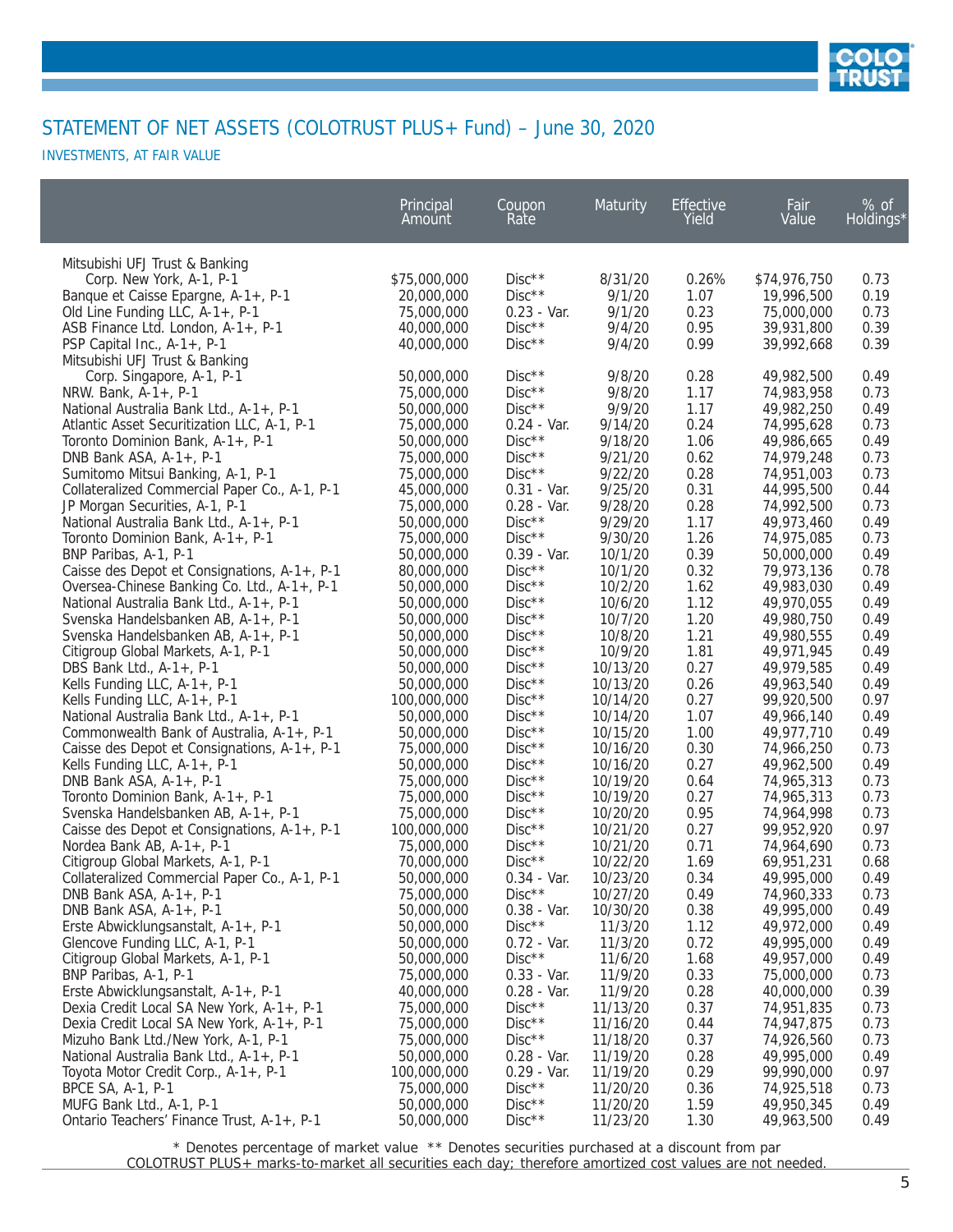

INVESTMENTS, AT FAIR VALUE

|                                                                                                                                                                                                                                                                                                                                                                                                                                                                                                                                                                                                                                                                                                                                                                                                                                                                                                            | Principal<br>Amount                                                                                                                                                                                                                                                                                                   | Coupon<br>Rate                                                                                                                                                                                                                                                                                               | Maturity                                                                                                                                                                                                                                                    | <b>Effective</b><br>Yield                                                                                                                                                     | Fair<br>Value                                                                                                                                                                                                                                                                                                                                          | % of<br>Holdings*                                                                                                                                                                               |
|------------------------------------------------------------------------------------------------------------------------------------------------------------------------------------------------------------------------------------------------------------------------------------------------------------------------------------------------------------------------------------------------------------------------------------------------------------------------------------------------------------------------------------------------------------------------------------------------------------------------------------------------------------------------------------------------------------------------------------------------------------------------------------------------------------------------------------------------------------------------------------------------------------|-----------------------------------------------------------------------------------------------------------------------------------------------------------------------------------------------------------------------------------------------------------------------------------------------------------------------|--------------------------------------------------------------------------------------------------------------------------------------------------------------------------------------------------------------------------------------------------------------------------------------------------------------|-------------------------------------------------------------------------------------------------------------------------------------------------------------------------------------------------------------------------------------------------------------|-------------------------------------------------------------------------------------------------------------------------------------------------------------------------------|--------------------------------------------------------------------------------------------------------------------------------------------------------------------------------------------------------------------------------------------------------------------------------------------------------------------------------------------------------|-------------------------------------------------------------------------------------------------------------------------------------------------------------------------------------------------|
| BNP Paribas New York Branch, A-1, P-1<br>National Australia Bank Ltd., A-1+, P-1<br>PSP Capital Inc., A-1+, P-1<br>JP Morgan Securities, A-1, P-1<br>BPCE SA, A-1, P-1<br>DBS Bank Ltd., $A-1+$ , P-1<br>Ridgefield Funding Co. LLC, A-1, P-1<br>Toyota Motor Credit Corp., A-1+, P-1<br>DBS Bank Ltd., A-1+, P-1<br>Old Line Funding LLC, A-1+, P-1<br>Thunder Bay Funding LLC, A-1, P-1<br>Atlantic Asset Securitization LLC, A-1, P-1<br>DBS Bank Ltd., A-1+, P-1<br>Old Line Funding LLC, A-1+, P-1<br>Atlantic Asset Securitization LLC, A-1, P-1<br>Sumitomo Mitsui Banking, A-1, P-1<br>CDP Financial Inc., A-1+, P-1<br>CDP Financial Inc., A-1+, P-1<br>Caisse des Depot et Consignations, A-1+, P-1<br>DBS Bank Ltd., $A-1+$ , P-1<br>PSP Capital Inc., A-1+, P-1<br>CDP Financial Inc., A-1+, P-1<br>Cost of (\$7,485,429,196)<br>Total Investments in Securities<br>Cost of (\$10,253,607,868) | \$75,000,000<br>75,000,000<br>50,000,000<br>100,000,000<br>40,000,000<br>50,000,000<br>75,000,000<br>75,000,000<br>75,000,000<br>50,000,000<br>100,000,000<br>25,000,000<br>75,000,000<br>75,000,000<br>73,779,000<br>75,000,000<br>25,000,000<br>50,000,000<br>75,000,000<br>100,000,000<br>75,000,000<br>50,000,000 | $Disc**$<br>$0.26 - Var.$<br>$Disc**$<br>$0.29 - Var.$<br>$Disc**$<br>$Disc**$<br>$0.33 - Var.$<br>$0.34 - Var.$<br>$Disc**$<br>$0.36 - Var.$<br>$0.35 - Var.$<br>$Disc**$<br>$Disc**$<br>$0.37 - Var.$<br>$Disc**$<br>$Disc**$<br>$Disc**$<br>$Disc**$<br>$Disc**$<br>$Disc**$<br>$0.50 - Var.$<br>$Disc**$ | 11/24/20<br>11/24/20<br>11/24/20<br>11/25/20<br>12/1/20<br>12/1/20<br>12/7/20<br>12/8/20<br>12/9/20<br>12/10/20<br>12/11/20<br>12/16/20<br>12/17/20<br>12/17/20<br>12/21/20<br>12/21/20<br>12/22/20<br>12/28/20<br>1/11/21<br>1/25/21<br>1/26/21<br>2/19/21 | 0.32%<br>0.26<br>0.27<br>0.29<br>1.07<br>0.28<br>0.33<br>0.34<br>0.28<br>0.36<br>0.35<br>0.35<br>0.31<br>0.37<br>0.35<br>0.35<br>1.17<br>1.27<br>0.35<br>0.33<br>0.50<br>1.63 | \$74,923,440<br>74,992,500<br>49,963,250<br>100,000,000<br>39,955,512<br>49,959,360<br>75,000,000<br>75,000,000<br>74,932,500<br>49,995,000<br>99,990,000<br>24,961,270<br>74,925,623<br>74,992,500<br>73,661,323<br>74,874,938<br>24,974,480<br>49,944,695<br>74,906,565<br>99,860,670<br>74,992,500<br>49,483,250<br>7,491,158,136<br>10,259,381,701 | 0.73<br>0.73<br>0.49<br>0.97<br>0.39<br>0.49<br>0.73<br>0.73<br>0.73<br>0.49<br>0.97<br>0.24<br>0.73<br>0.73<br>0.72<br>0.73<br>0.24<br>0.49<br>0.73<br>0.97<br>0.73<br>0.48<br>73.05<br>100.00 |
| <b>Other Assets</b><br><b>Accrued Interest Receivable</b><br><b>Total Assets</b>                                                                                                                                                                                                                                                                                                                                                                                                                                                                                                                                                                                                                                                                                                                                                                                                                           |                                                                                                                                                                                                                                                                                                                       |                                                                                                                                                                                                                                                                                                              |                                                                                                                                                                                                                                                             |                                                                                                                                                                               | 595,570<br>10,259,977,271                                                                                                                                                                                                                                                                                                                              |                                                                                                                                                                                                 |
| Less Liabilities<br>Administration and Investment Advisory Fees<br><b>Total Liabilities</b>                                                                                                                                                                                                                                                                                                                                                                                                                                                                                                                                                                                                                                                                                                                                                                                                                |                                                                                                                                                                                                                                                                                                                       |                                                                                                                                                                                                                                                                                                              |                                                                                                                                                                                                                                                             |                                                                                                                                                                               | 979,940<br>979,940                                                                                                                                                                                                                                                                                                                                     |                                                                                                                                                                                                 |
| Net Assets                                                                                                                                                                                                                                                                                                                                                                                                                                                                                                                                                                                                                                                                                                                                                                                                                                                                                                 |                                                                                                                                                                                                                                                                                                                       |                                                                                                                                                                                                                                                                                                              |                                                                                                                                                                                                                                                             |                                                                                                                                                                               | \$10,258,997,331                                                                                                                                                                                                                                                                                                                                       |                                                                                                                                                                                                 |
| Components of Capital<br>Capital (Par Value)<br>Unrealized Appreciation on Investments<br>Net Assets                                                                                                                                                                                                                                                                                                                                                                                                                                                                                                                                                                                                                                                                                                                                                                                                       |                                                                                                                                                                                                                                                                                                                       |                                                                                                                                                                                                                                                                                                              |                                                                                                                                                                                                                                                             |                                                                                                                                                                               | 10,253,223,498<br>(5, 773, 833)<br>\$10,258,997,331                                                                                                                                                                                                                                                                                                    |                                                                                                                                                                                                 |
| <b>Outstanding Participant Shares</b>                                                                                                                                                                                                                                                                                                                                                                                                                                                                                                                                                                                                                                                                                                                                                                                                                                                                      |                                                                                                                                                                                                                                                                                                                       |                                                                                                                                                                                                                                                                                                              |                                                                                                                                                                                                                                                             |                                                                                                                                                                               | 10,253,223,498                                                                                                                                                                                                                                                                                                                                         |                                                                                                                                                                                                 |
| Net Asset Value per Share                                                                                                                                                                                                                                                                                                                                                                                                                                                                                                                                                                                                                                                                                                                                                                                                                                                                                  |                                                                                                                                                                                                                                                                                                                       |                                                                                                                                                                                                                                                                                                              |                                                                                                                                                                                                                                                             |                                                                                                                                                                               | \$1.00                                                                                                                                                                                                                                                                                                                                                 |                                                                                                                                                                                                 |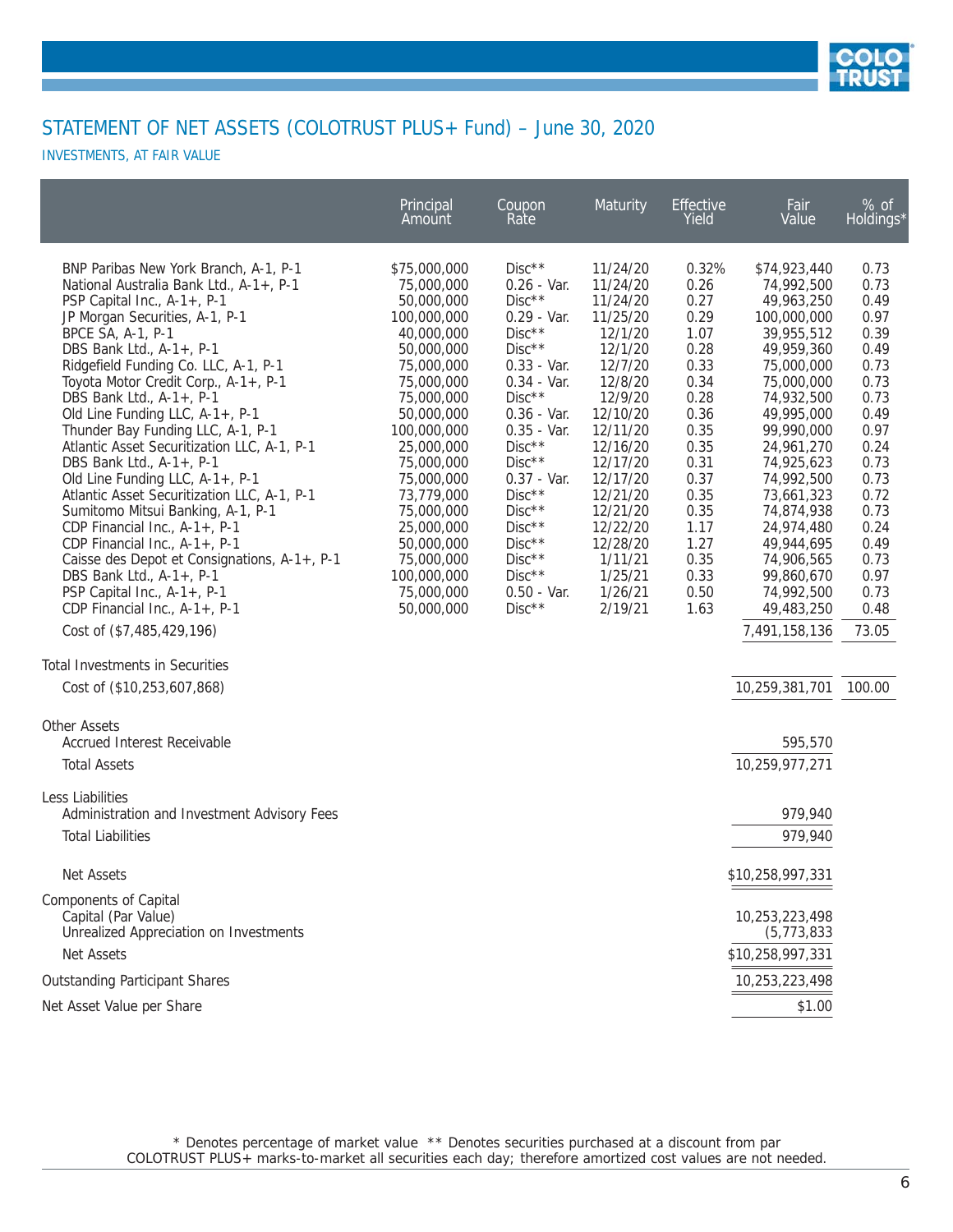

INVESTMENTS, AT FAIR VALUE

|                                                                                                                                                                                                                                                                              | Principal<br>Amount                                                                                                                      | Coupon<br>Rate                                                                                                       | Maturity                                                                                                      | Effective<br>Yield                                                           | Fair<br>Value                                                                                                                      | $%$ of<br>Holdings*                                                          |
|------------------------------------------------------------------------------------------------------------------------------------------------------------------------------------------------------------------------------------------------------------------------------|------------------------------------------------------------------------------------------------------------------------------------------|----------------------------------------------------------------------------------------------------------------------|---------------------------------------------------------------------------------------------------------------|------------------------------------------------------------------------------|------------------------------------------------------------------------------------------------------------------------------------|------------------------------------------------------------------------------|
| Overnight Repurchase Agreements<br>Bank of America/Merrill Lynch Tri-Party<br>(Collateralized by a U.S. Government Treasury Security<br>with a coupon rate of 4.25% and maturing on 05/15/2039.)                                                                             | \$16,740,441                                                                                                                             | 0.08%                                                                                                                | 7/1/20                                                                                                        | 0.08%                                                                        | \$16,740,441                                                                                                                       | 1.76                                                                         |
| Market value plus accrued interest: \$17,075,396<br><b>BMO Tri-Party</b><br>(Collateralized by U.S. Government Treasury Securities<br>with coupon rates between 0.00% and 3.625% and<br>maturing between 08/13/2020 and 02/15/2040.)                                         | 1,899,917                                                                                                                                | 0.05                                                                                                                 | 7/1/20                                                                                                        | 0.05                                                                         | 1,899,917                                                                                                                          | 0.20                                                                         |
| Market value plus accrued interest: \$1,937,940<br>RBC Tri-Party<br>(Collateralized by U.S. Government Agency Securities<br>with coupon rates between 2.50% and 6.00% and<br>maturing between 06/01/2038 and 06/01/2051.)<br>Market value plus accrued interest: \$5,759,683 | 5,646,748                                                                                                                                | 0.07                                                                                                                 | 7/1/20                                                                                                        | 0.07                                                                         | 5,646,748                                                                                                                          | 0.59                                                                         |
| Cost of (\$24,287,106)                                                                                                                                                                                                                                                       |                                                                                                                                          |                                                                                                                      |                                                                                                               |                                                                              | 24,287,106                                                                                                                         | 2.55                                                                         |
| U.S. Government Treasury Securities<br>Treasury Note/Bond                                                                                                                                                                                                                    | 10,000,000                                                                                                                               | $0.27 - Var.$                                                                                                        | 1/31/21                                                                                                       | 0.26                                                                         | 10,005,358                                                                                                                         | 1.05                                                                         |
| <b>Treasury Bill</b><br><b>Treasury Bill</b><br><b>Treasury Bill</b><br>Treasury Bill<br><b>Treasury Bill</b><br><b>Treasury Bill</b><br><b>Treasury Bill</b><br><b>Treasury Bill</b><br><b>Treasury Bill</b><br><b>Treasury Bill</b>                                        | 10,000,000<br>10,000,000<br>10,000,000<br>10,000,000<br>15,000,000<br>10,000,000<br>15,000,000<br>15,000,000<br>15,000,000<br>10,000,000 | $Disc**$<br>$Disc**$<br>$Disc**$<br>$Disc**$<br>$Disc**$<br>$Disc**$<br>$Disc**$<br>$Disc**$<br>$Disc**$<br>$Disc**$ | 7/16/20<br>8/13/20<br>8/27/20<br>9/3/20<br>9/15/20<br>10/27/20<br>11/3/20<br>11/19/20<br>11/24/20<br>12/10/20 | 1.54<br>1.58<br>0.41<br>0.70<br>0.22<br>0.15<br>0.18<br>0.15<br>0.18<br>0.19 | 9,999,528<br>9,998,442<br>9,997,915<br>9,997,618<br>14,995,572<br>9,995,207<br>14,992,335<br>14,990,829<br>14,990,630<br>9,993,073 | 1.05<br>1.05<br>1.05<br>1.05<br>1.58<br>1.05<br>1.58<br>1.58<br>1.58<br>1.05 |
| Cost of (\$129,908,172)<br>U.S. Government Agency Securities                                                                                                                                                                                                                 |                                                                                                                                          |                                                                                                                      |                                                                                                               |                                                                              | 129,956,507                                                                                                                        | 13.67                                                                        |
| Fannie Mae Notes<br>Fannie Mae Notes                                                                                                                                                                                                                                         | 15,000,000<br>15,000,000                                                                                                                 | $0.27 - Var.$<br>$0.29 - Var.$                                                                                       | 4/5/21<br>7/1/21                                                                                              | 0.27<br>0.29                                                                 | 15,000,000<br>15,000,000                                                                                                           | 1.58<br>1.58                                                                 |
| Federal Home Loan Mortgage Corp.<br>Federal Home Loan Mortgage Corp.<br>Federal Home Loan Mortgage Corp.<br>Federal Home Loan Mortgage Corp.<br>Federal Home Loan Mortgage Corp.                                                                                             | 15,000,000<br>10,000,000<br>10,000,000<br>15,000,000<br>10,000,000                                                                       | $Disc**$<br>$0.09 - Var.$<br>$0.11 - Var.$<br>$0.32 - Var.$<br>$0.40 - Var.$                                         | 8/12/20<br>8/25/20<br>2/24/21<br>7/23/21<br>9/23/21                                                           | 0.32<br>0.09<br>0.11<br>0.32<br>0.40                                         | 14,997,617<br>10,000,000<br>10,000,000<br>15,000,000<br>10,000,000                                                                 | 1.58<br>1.05<br>1.05<br>1.58<br>1.05                                         |
| Federal Home Loan Bank Notes<br>Federal Home Loan Bank Notes<br>Federal Home Loan Bank Notes<br>Federal Home Loan Bank Notes<br>Federal Home Loan Bank Notes<br>Federal Home Loan Bank Notes<br>Federal Home Loan Bank Notes                                                 | 15,000,000<br>10,000,000<br>5,000,000<br>10,000,000<br>10,000,000<br>10,000,000<br>15,000,000                                            | $Disc**$<br>$Disc**$<br>$0.10 - Var.$<br>$Disc**$<br>$Disc**$<br>$0.22 - Var.$<br>$0.35 - Var.$                      | 7/28/20<br>8/3/20<br>8/19/20<br>9/8/20<br>10/8/20<br>6/4/21<br>7/14/21                                        | 0.30<br>0.24<br>0.10<br>0.76<br>0.53<br>0.21<br>0.35                         | 14,998,496<br>9,998,649<br>5,000,000<br>9,997,394<br>9,996,111<br>10,000,100<br>15,000,000                                         | 1.58<br>1.05<br>0.53<br>1.05<br>1.05<br>1.05<br>1.58                         |
| Federal Farm Credit Bank<br>Federal Farm Credit Bank<br>Federal Farm Credit Bank                                                                                                                                                                                             | 10,000,000<br>7,500,000<br>10,000,000                                                                                                    | $Disc**$<br>$Disc**$<br>$Disc**$                                                                                     | 7/15/20<br>7/16/20<br>7/31/20                                                                                 | 1.60<br>1.58<br>1.61                                                         | 9,999,463<br>7,499,570<br>9,998,881                                                                                                | 1.05<br>0.79<br>1.05                                                         |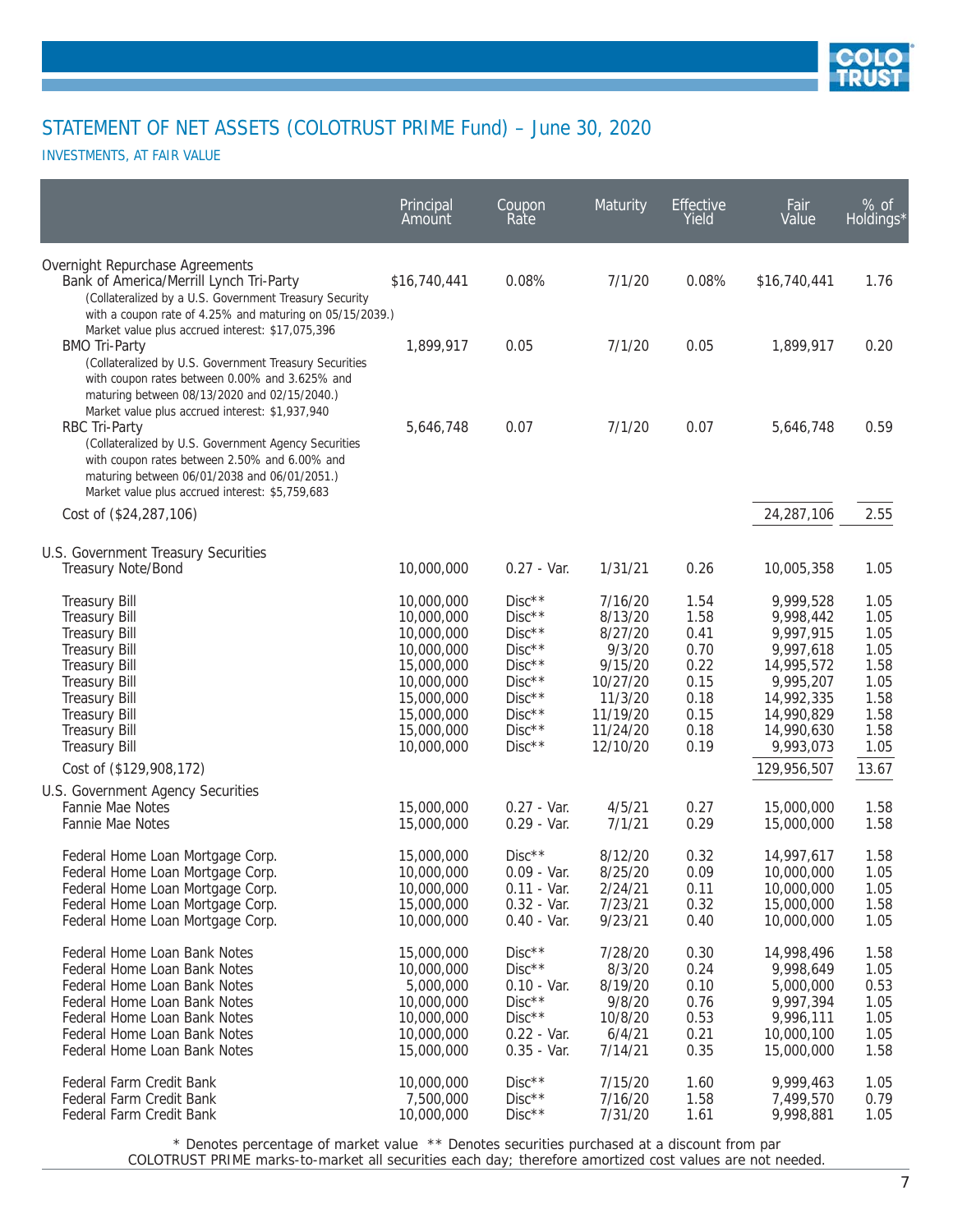

INVESTMENTS, AT FAIR VALUE

|                                                                                                                                                                                                                                                                                                                                          | Principal<br>Amount                                                                                                                     | Coupon<br>Rate                                                                                                       | Maturity                                                                                                  | Effective<br>Yield                                                            | Fair<br>Value                                                                                                                       | $%$ of<br>Holdings*                                                          |
|------------------------------------------------------------------------------------------------------------------------------------------------------------------------------------------------------------------------------------------------------------------------------------------------------------------------------------------|-----------------------------------------------------------------------------------------------------------------------------------------|----------------------------------------------------------------------------------------------------------------------|-----------------------------------------------------------------------------------------------------------|-------------------------------------------------------------------------------|-------------------------------------------------------------------------------------------------------------------------------------|------------------------------------------------------------------------------|
| Federal Farm Credit Bank<br>Federal Farm Credit Bank<br>Federal Farm Credit Bank<br>Federal Farm Credit Bank<br>Federal Farm Credit Bank<br>Federal Farm Credit Bank<br>Federal Farm Credit Bank<br>Federal Farm Credit Bank<br>Federal Farm Credit Bank<br>Federal Farm Credit Bank                                                     | \$5,000,000<br>5,000,000<br>15,000,000<br>10,000,000<br>15,000,000<br>10,000,000<br>15,000,000<br>10,000,000<br>5,000,000<br>10,000,000 | $Disc**$<br>$Disc**$<br>$Disc**$<br>$Disc**$<br>$Disc**$<br>$Disc**$<br>$Disc**$<br>$Disc**$<br>$Disc**$<br>$Disc**$ | 8/4/20<br>8/5/20<br>9/1/20<br>9/15/20<br>9/21/20<br>10/27/20<br>11/6/20<br>11/17/20<br>11/23/20<br>1/7/21 | 1.57%<br>0.53<br>0.25<br>0.53<br>0.27<br>0.13<br>0.20<br>1.61<br>1.52<br>0.49 | \$4,999,363<br>4,999,345<br>14,996,352<br>9,996,941<br>14,995,020<br>9,995,108<br>14,992,046<br>9,994,206<br>4,996,979<br>9,991,936 | 0.53<br>0.53<br>1.58<br>1.05<br>1.58<br>1.05<br>1.58<br>1.05<br>0.53<br>1.05 |
| Cost of (\$292,267,546)                                                                                                                                                                                                                                                                                                                  |                                                                                                                                         |                                                                                                                      |                                                                                                           |                                                                               | 292,443,577                                                                                                                         | 30.78                                                                        |
| Money Market Funds<br>Federated Government Obligations Fund (AAAm)<br>Fidelity Investments Money Market Government Portfolio (AAAm)<br>Invesco Government & Ageny Portfolio (AAAm)<br>State Street US Government Money Market (AAAm)<br>Wells Fargo Government Money Market Fund (AAAm)<br>Wells Fargo Treasury Plus Money Market (AAAm) |                                                                                                                                         |                                                                                                                      | 50,030,477<br>55,020,193<br>3,014,803<br>65,946,082<br>33,014,915<br>1,034,481                            | 0.11<br>0.09<br>0.09<br>0.12<br>0.11<br>0.05                                  | 50,030,477<br>55,020,193<br>3,014,803<br>65,946,082<br>33,014,915<br>1,034,481                                                      | 5.27<br>5.79<br>0.32<br>6.96<br>3.48<br>0.11                                 |
| Cost of (\$208,060,951)                                                                                                                                                                                                                                                                                                                  |                                                                                                                                         |                                                                                                                      |                                                                                                           |                                                                               | 208,060,951                                                                                                                         | 21.93                                                                        |
| Deposit Balances In Custody Banks<br>First Western Trust Bank Deposit<br><b>NBH Bank Deposit</b><br>Sunflower Bank, N.A. Deposit<br>United Fidelity Bank Deposit<br>Vectra Bank Deposit<br>Cost of (\$295,038,960)<br>Total Investments in Securities                                                                                    | 75,000,000<br>25,009,030<br>75,000,000<br>20,004,657<br>100,025,273                                                                     | 0.25<br>0.25<br>0.25<br>0.25<br>0.25                                                                                 | 7/1/20<br>7/1/20<br>7/1/20<br>7/1/20<br>7/1/20                                                            | 0.25<br>0.25<br>0.25<br>0.25<br>0.25                                          | 75,000,000<br>25,009,030<br>75,000,000<br>20,004,657<br>100,025,273<br>295,038,960                                                  | 7.90<br>2.63<br>7.90<br>2.11<br>10.53<br>31.07                               |
| Cost of (\$949,562,735)                                                                                                                                                                                                                                                                                                                  |                                                                                                                                         |                                                                                                                      |                                                                                                           |                                                                               | 949,787,101                                                                                                                         | 100.00                                                                       |
| <b>Other Assets</b><br><b>Accrued Interest Receivable</b><br><b>Total Assets</b>                                                                                                                                                                                                                                                         |                                                                                                                                         |                                                                                                                      |                                                                                                           |                                                                               | 120,107<br>\$<br>949,907,208                                                                                                        |                                                                              |
| Less Liabilities                                                                                                                                                                                                                                                                                                                         |                                                                                                                                         |                                                                                                                      |                                                                                                           |                                                                               |                                                                                                                                     |                                                                              |
| Administration and Investment Advisory Fees                                                                                                                                                                                                                                                                                              |                                                                                                                                         |                                                                                                                      |                                                                                                           |                                                                               | 93,599                                                                                                                              |                                                                              |
| <b>Total Liabilities</b>                                                                                                                                                                                                                                                                                                                 |                                                                                                                                         |                                                                                                                      |                                                                                                           |                                                                               | 93,599                                                                                                                              |                                                                              |
| <b>Net Assets</b>                                                                                                                                                                                                                                                                                                                        |                                                                                                                                         |                                                                                                                      |                                                                                                           |                                                                               | \$949,813,609                                                                                                                       |                                                                              |
| Components of Capital<br>Capital (Par Value)<br>Unrealized Appreciation on Investments                                                                                                                                                                                                                                                   |                                                                                                                                         |                                                                                                                      |                                                                                                           |                                                                               | 949,589,243<br>224,366                                                                                                              |                                                                              |
| Net Assets                                                                                                                                                                                                                                                                                                                               |                                                                                                                                         |                                                                                                                      |                                                                                                           |                                                                               | \$949,813,609                                                                                                                       |                                                                              |
| <b>Outstanding Participant Shares</b>                                                                                                                                                                                                                                                                                                    |                                                                                                                                         |                                                                                                                      |                                                                                                           |                                                                               | 949,589,243                                                                                                                         |                                                                              |
| Net Asset Value per Share                                                                                                                                                                                                                                                                                                                |                                                                                                                                         |                                                                                                                      |                                                                                                           |                                                                               | \$1.00                                                                                                                              |                                                                              |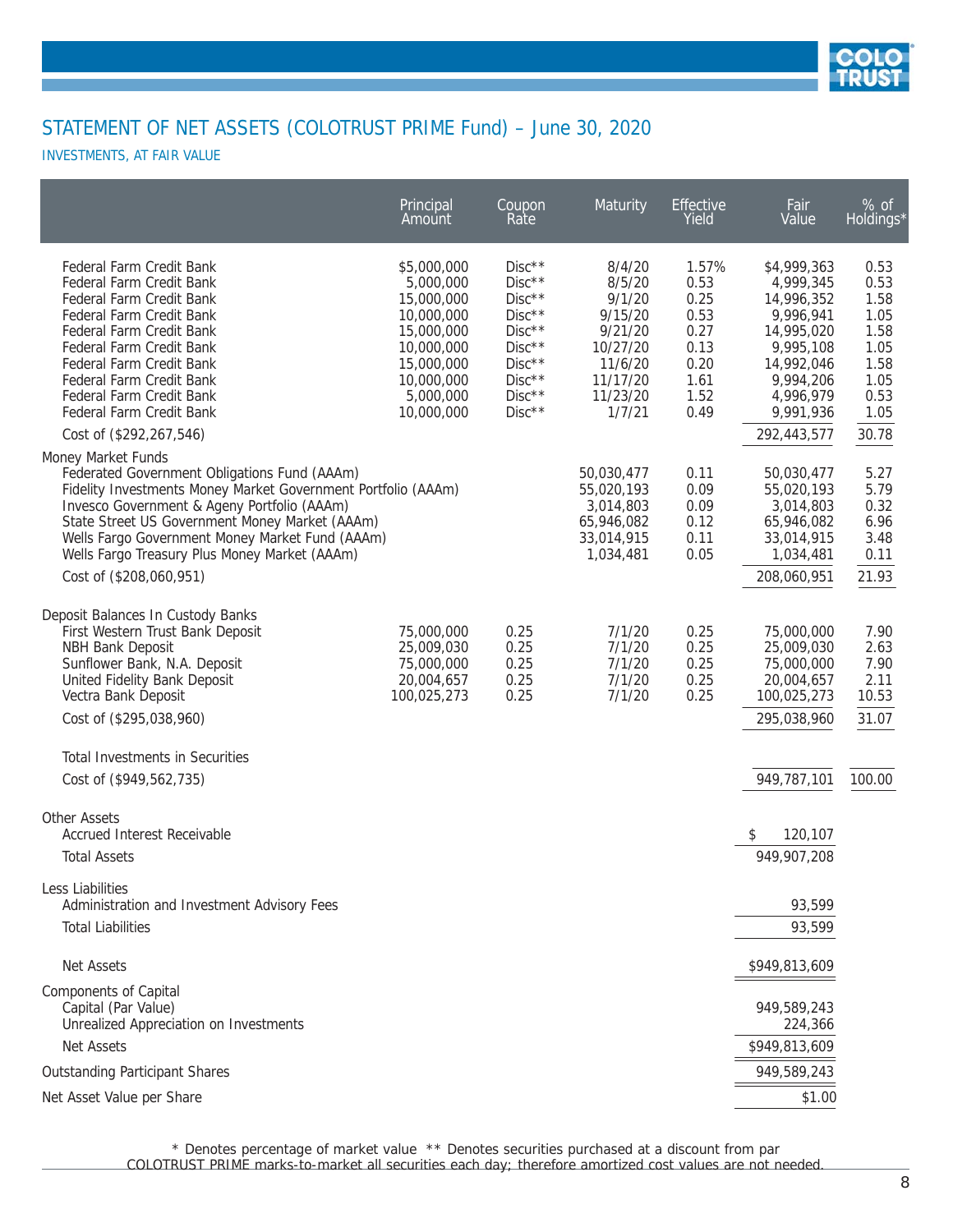

#### STATEMENT OF OPERATIONS

(Six Months Ended June 30, 2020)

|                                                          | COLOTRUST<br><b>PRIME</b> | <b>COLOTRUST</b><br>$PLUS+$ |
|----------------------------------------------------------|---------------------------|-----------------------------|
| Investment Income                                        | \$3,088,315               | \$57,677,180                |
| Expenses:<br>Administration and Investment Advisory Fees | 486,639                   | 5,262,917                   |
| Net Investment Income                                    | 2,601,676                 | 52,414,263                  |
| Net Realized Gain on Investments                         |                           | 21.625                      |
| Change in Net Unrealized Appreciation on Investments     | 154,195                   | 4,383,304                   |
| Net Realized Gain and Unrealized Gain on Investments     | 154,195                   | 4,404,929                   |
| Net Increase in Net Assets Resulting from Operations     | \$2,755,871               | \$56,819,192                |

#### STATEMENTS OF CHANGES IN NET ASSETS

(Six Months Ended June 30, 2020 and Year Ended December 31, 2019)

|                                                          |               | <b>COLOTRUST PRIME</b> |                  | COLOTRUST PLUS+ |
|----------------------------------------------------------|---------------|------------------------|------------------|-----------------|
|                                                          | 2020          | 2019                   | 2020             | 2019            |
| From Investment Activities:                              |               |                        |                  |                 |
| Net Investment Income                                    | \$2,601,676   | \$10,439,878           | \$52,414,263     | \$190,081,302   |
| Net Change in Unrealized Appreciation on Investments     | 154,195       | 116,601                | 4,383,304        | 1,668,567       |
| Realized Gain on Investments                             |               | 59                     | 21,625           | 190,686         |
| Net Increase in Net Assets Resulting from Operations     | 2,755,871     | 10,556,538             | 56.819.192       | 191,940,555     |
| Distributions to Participants from Net Investment Income | (2,601,676)   | (10, 439, 878)         | (52, 414, 263)   | (190, 081, 302) |
| Distributions to Participants from Net Realized Gain     |               | (59)                   | (21, 625)        | (190, 686)      |
| Net Increase in Net Assets from Share Transactions       | 361, 138, 379 | 216,344,987            | 2,285,743,567    | 1,375,793,530   |
| Net Increase in Net Assets                               | 361.292.574   | 216,461,588            | 2.290.126.871    | 1,377,462,097   |
| Net Assets:                                              |               |                        |                  |                 |
| Beginning of Period                                      | 588,521,035   | 372,059,447            | 7,968,870,460    | 6,591,408,363   |
| End of Period                                            | \$949,813,609 | \$588,521,035          | \$10,258,997,331 | \$7,968,870,460 |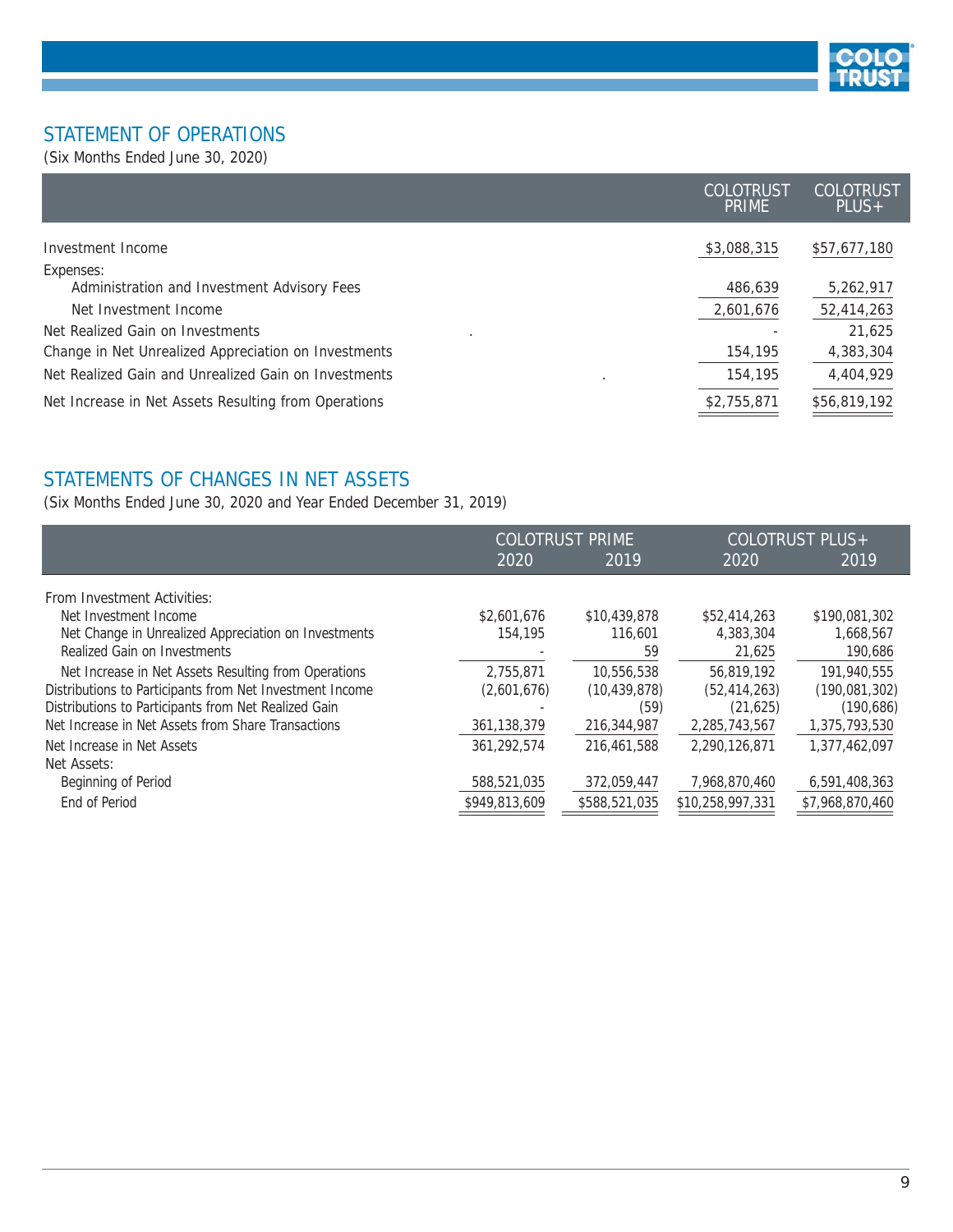

# COLOTRUST PLUS+ Diversification Report

Г

|                                                        |                        | Percentage of Total Issue |
|--------------------------------------------------------|------------------------|---------------------------|
| <b>Issuer</b>                                          | Percentage of Holdings | <b>Outstanding Held</b>   |
|                                                        |                        |                           |
| Mitsubishi UFJ Trust & Banking Corp. Singapore         | 1.71                   | 8.75                      |
| ASB Finance Ltd. London                                | 0.39                   | 6.66                      |
| DZ Bank AG New York                                    | 0.98                   | 5.26                      |
| <b>DNB Bank ASA</b>                                    | 2.68                   | 4.30                      |
| Sumitomo Mitsui Banking                                | 2.19                   | 4.16                      |
| Dexia Credit Local SA New York                         | 2.68                   | 4.04                      |
| Mitsubishi UFJ Trust & Banking Corp. New York          | 0.73                   | 3.89                      |
| PSP Capital Inc.                                       | 1.61                   | 3.75                      |
| Svenska Handelsbanken AB                               | 2.93                   | 3.40                      |
| Ontario Teachers' Finance Trust                        | 1.22                   | 3.33                      |
| <b>Glencove Funding LLC</b>                            | 0.49                   | 3.32                      |
| Erste Abwicklungsanstalt                               | 1.86                   | 3.03                      |
| CDP Financial Inc.                                     | 1.21                   | 3.00                      |
| DBS Bank Ltd.                                          | 3.41                   | 2.99                      |
| <b>BPCE SA</b>                                         | 2.34                   | 2.82                      |
| Old Line Funding LLC                                   | 2.43                   | 2.48                      |
| Caisse des Depot et Consignations                      | 3.94                   | 2.38                      |
| Atlantic Asset Securitization LLC                      | 1.69                   | 2.36                      |
| Collateralized Commercial Paper Co.                    | 2.31                   | 2.34                      |
| Banque et Caisse Epargne                               | 0.68                   | 2.33                      |
| National Australia Bank Ltd.                           | 3.18                   | 2.31                      |
| Citigroup Global Markets                               | 1.66                   | 2.27                      |
| Kells Funding LLC                                      | 3.17                   | 2.25                      |
| Ridgefield Funding Co. LLC                             | 1.71                   | 2.23                      |
| Nordea Bank AB                                         | 1.46                   | 1.89                      |
| United Overseas Bank Ltd. Singapore                    | 0.98                   | 1.88                      |
| Thunder Bay Funding LLC                                | 0.97                   | 1.75                      |
| Ciesco LLC                                             | 0.49                   | 1.66                      |
| Mizuho Bank Ltd./New York                              | 0.73                   | 1.59                      |
| <b>KfW</b>                                             | 1.60                   | 1.58                      |
| Commonwealth Bank of Australia                         | 1.47                   | 1.57                      |
| Anglesea Funding LLC                                   | 1.22                   | 1.56                      |
| Matchpoint Finance PLC                                 | 0.49                   | 1.51                      |
| <b>BNP</b> Paribas                                     | 1.22                   | 1.49                      |
| Crown Point Capital Co.                                | 1.47                   | 1.26                      |
| JP Morgan Securities                                   | 1.70                   | 1.25                      |
| Bedford Row Funding Corp.                              | 1.21                   | 1.21                      |
| MUFG Bank Ltd.                                         | 1.46                   | 1.21                      |
| <b>Pfizer Inc. Pharmaceuticals</b>                     | 1.26                   | 1.02                      |
| Alpine Securitization                                  | 0.49                   | 1.00                      |
| Fairway Finance Corp.                                  | 0.24                   | 0.80                      |
| Toronto Dominion Bank                                  | 1.95                   | 0.74                      |
| Oversea-Chinese Banking Co. Ltd.                       | 0.49                   | 0.67                      |
| Toyota Motor Credit Corp.                              | 1.70                   | 0.66                      |
| Nederlandse Waterschaps                                | 0.73                   | 0.52                      |
| Australia & New Zealand Banking Group Ltd.             | 0.34                   | 0.51                      |
| <b>BNG Bank NV</b>                                     | 0.48                   | 0.42                      |
| NRW. Bank                                              | 0.73                   | 0.41                      |
| <b>LMA Americas LLC</b>                                | 0.24                   | 0.35                      |
| State Street US Government Money Market Fund           | 7.00                   | N/A                       |
| <b>Federated Government Obligations Fund</b>           | 3.55                   | N/A                       |
| Wells Fargo Government Money Market Fund               | 3.28                   | N/A                       |
| Fidelity Investments Money Market Government Portfolio | 2.58                   | N/A                       |
| <b>Treasury Bill</b>                                   | 2.44                   | N/A                       |
| Oversea-Chinese Banking Co. Ltd. New York              | 2.19                   | N/A                       |
| Canadian Imperial Bank of Commerce New York            | 1.36                   | N/A                       |
|                                                        |                        |                           |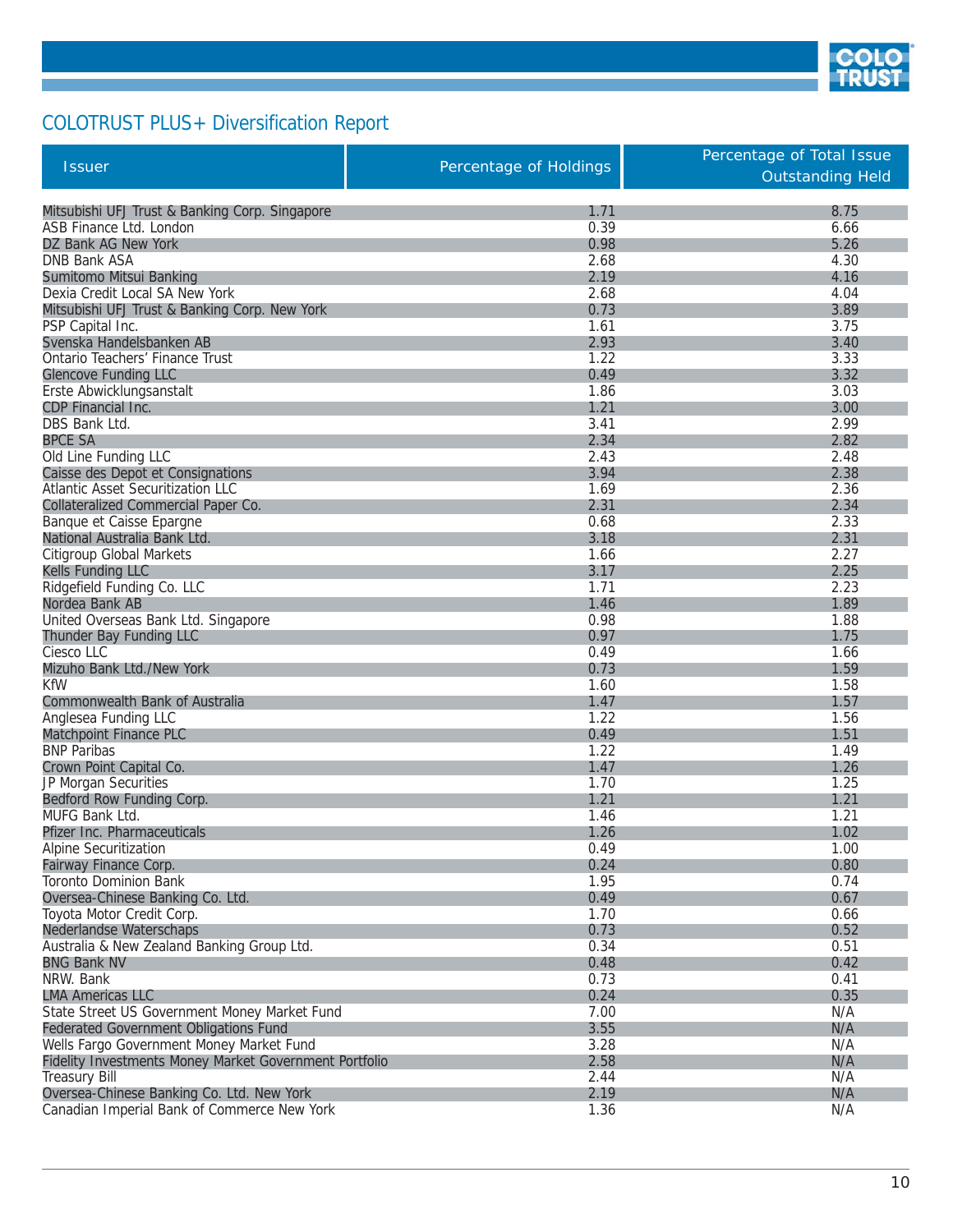

# COLOTRUST PLUS+ Diversification Report, continued

| <b>Issuer</b>                                | Percentage of Holdings | Percentage of Total Issue<br>Outstanding Held |
|----------------------------------------------|------------------------|-----------------------------------------------|
|                                              |                        |                                               |
| JP Morgan Tri-Party Repo                     | 0.97                   | N/A                                           |
| Toronto Dominion Bank New York               | 0.88                   | N/A                                           |
| <b>BNP Paribas New York Branch</b>           | 0.73                   | N/A                                           |
| Sumitomo Mitsui Bank New York                | 0.73                   | N/A                                           |
| Wells Fargo Treasury Plus Money Market       | 0.50                   | N/A                                           |
| Bank of America/Merrill Lynch Tri-Party Repo | 0.49                   | N/A                                           |
| <b>Treasury Note/Bond</b>                    | 0.49                   | N/A                                           |
| Svenska Handelsbanken New York               | 0.49                   | N/A                                           |
| Total                                        | 100.00%                |                                               |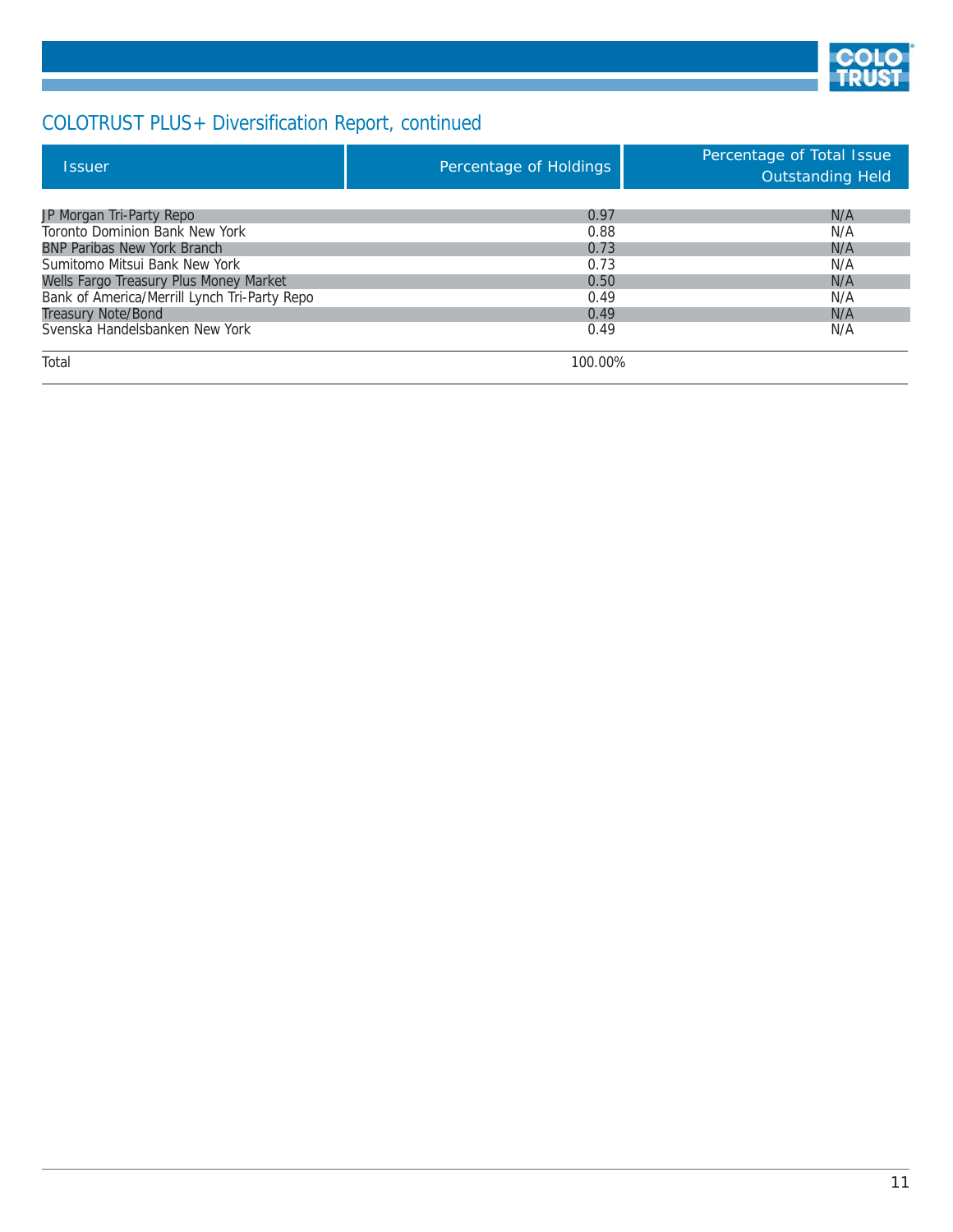

# COLOTRUST PRIME Diversification Report

Diversification reporting is not applicable for the COLOTRUST PRIME portfolio as all investments are U.S. Government Treasury and Agency Securities.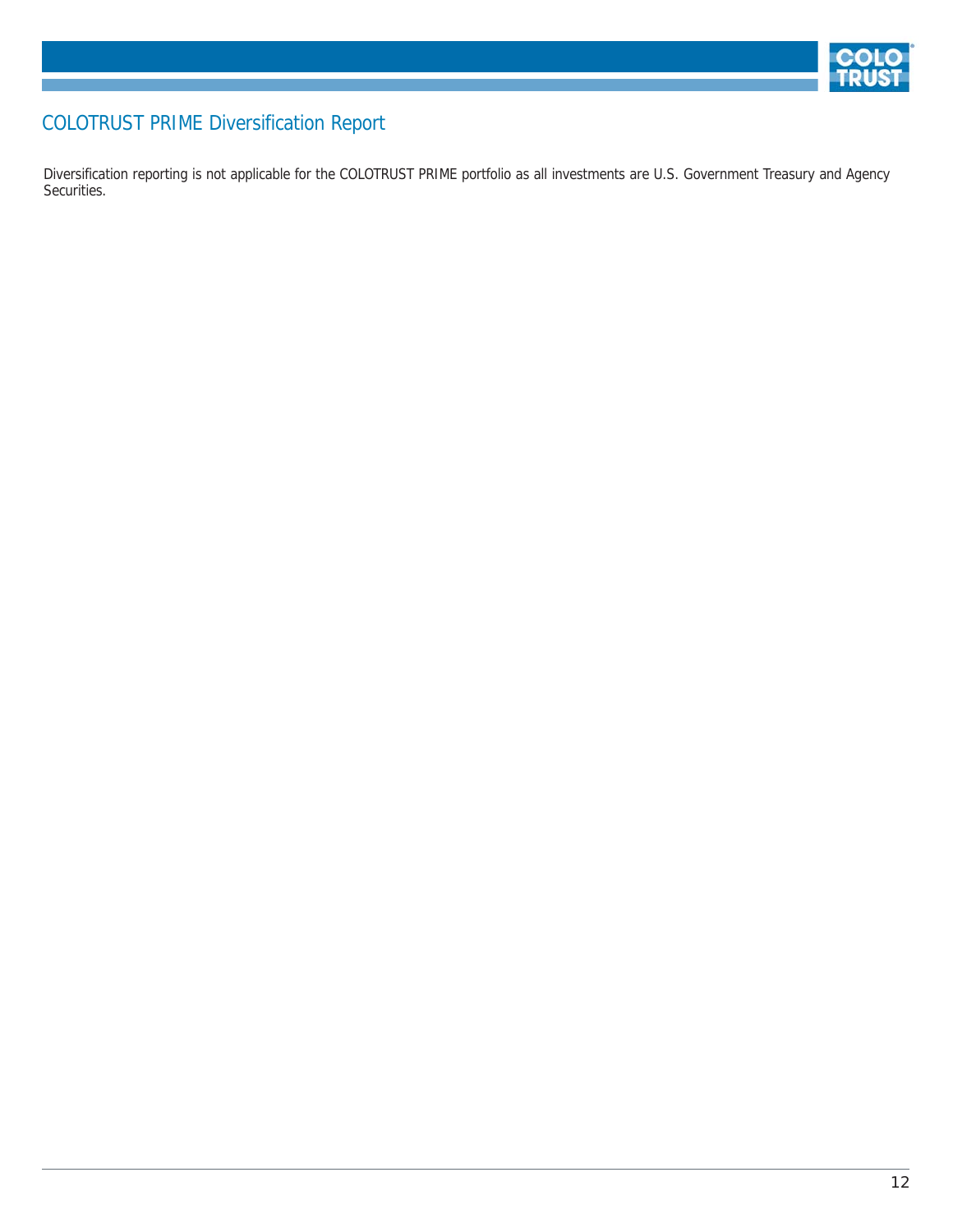

#### BOARD OF TRUSTEES

Mr. James Covington County Treasurer, Lincoln County

Ms. Suzi DeYoung Chief Financial Officer, Adams 12 Five Star Schools

Mr. A.M. Dominguez, Jr. Board Member, Colorado District Attorney's Council

Mr. Mario Dominguez Senior Investment Portfolio Analyst, City and County of Denver

Ms. Brigitte Grimm Chief Deputy Treasurer and Public Trustee, Larimer County

Mr. Scott Hahn City Manager, City of Rifle

Ms. Michelle Miller County Treasurer and Public Trustee, Park County

Mr. Brett Ridgway Chief Business Officer, School District 49 - Falcon

Mr. James Ruthven Designee, Church Ranch Metropolitan District

Ms. Jennifer Signs Director of Finance, City of Monte Vista

Mr. Scott Wright, CPA, CPFO Asst. Town Manager, Town of Avon



717 17th Street, Suite 1850 Denver, CO 80202 T (303) 864-7474 (Denver Metro) T (877) 311-0219 F (877) 311-0220 www.colotrust.com